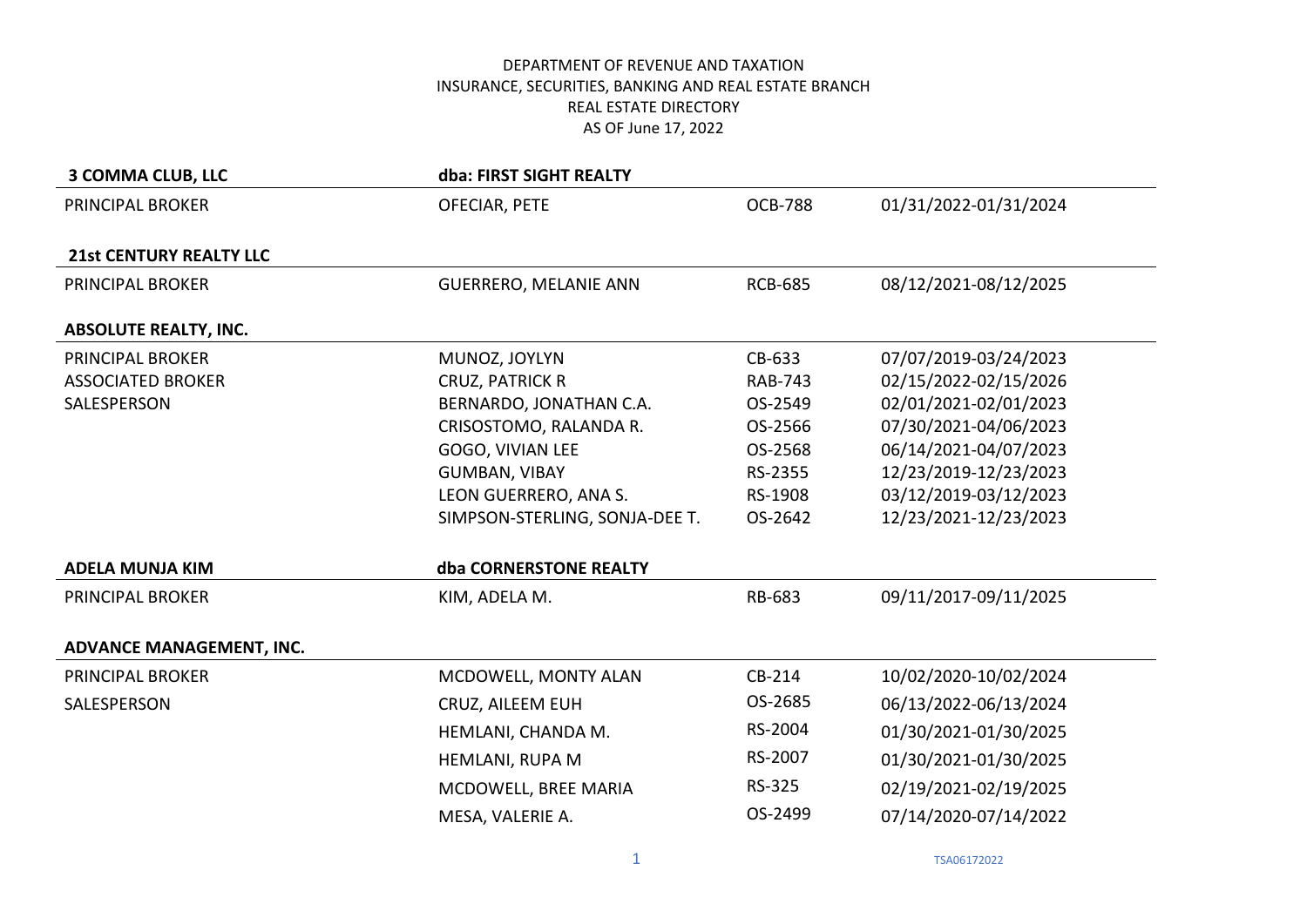| <b>ALLIANCE REALTY, LLC</b>         |                               |                |                       |
|-------------------------------------|-------------------------------|----------------|-----------------------|
| PRINCIPAL BROKER                    | LEON GUERRERO, JESSE A.       | <b>RCB-605</b> | 07/09/2021-07/09/2025 |
| <b>ASSOCIATE BROKER</b>             | MARCHESSEAULT, JEFFREY T.     | AB-074         | 11/13/2016-09/13/2023 |
| SALESPERSON                         | LEON GUERRERO, DIEDRE J.      | RS-1797        | 07/23/2021-07/23/2025 |
|                                     | SHEDD, SHEILA CECILE B.       | RS-2102        | 10/16/2018-10/16/2022 |
|                                     | YINGLING, GERALD P.           | OS-2604        | 07/20/2021-07/20/2023 |
| <b>ANNMARIE T. MUNA</b>             | dba: AM PROPERTIES            |                |                       |
| <b>PRINCIPAL BROKER</b>             | MUNA, ANNEMARIE T.            | RB-577         | 05/22/2021-05/22/2025 |
| SALESPERSON                         | SANCHEZ, JOYCE E. GUERRERO    | RS-1880        | 05/23/2019-05/23/2023 |
| <b>ARLENE T. TAN</b>                | dba: ACT REALTY               |                |                       |
| PRINCIPAL BROKER                    | TAN, ARLENE T.                | RB-642         | 01/02/2020-01/02/2024 |
| <b>ASSOCIATE BROKER</b>             | HUANG, YI-JU                  | AB-717         | 09/15/2019-09/05/2023 |
| <b>ASSOCIATED ENTERPRISES, INC.</b> | dba: RE/MAX Enterprise Realty |                |                       |
| <b>PRINCIPAL BROKER</b>             | CARTWRIGHT, DONNA BLAS        | CB-277         | 02/16/2022-02/16/2024 |
| SALESPERSON                         | PEREZ, LUISA M.               | OS-2506        | 10/20/2020-07/23/2022 |
| <b>BABA CORPORATION</b>             | dba: NANYO REALTY             |                |                       |
| <b>PRINCIPAL BROKER</b>             | <b>BABA, HIDEHARU</b>         | CB-568         | 06/04/2020-06/04/2024 |
| <b>BEACON REALTY GROUP LLC</b>      |                               |                |                       |
| PRINCIPAL BROKER                    | HLOUSEK, RENE                 | CB-670         | 04/10/2019-04/10/2023 |
| SALESPERSON                         | DANCEL, MARGARITA N.          | RS-2166        | 06/17/2020-06/17/2024 |
|                                     | $\overline{2}$                |                | TSA06172022           |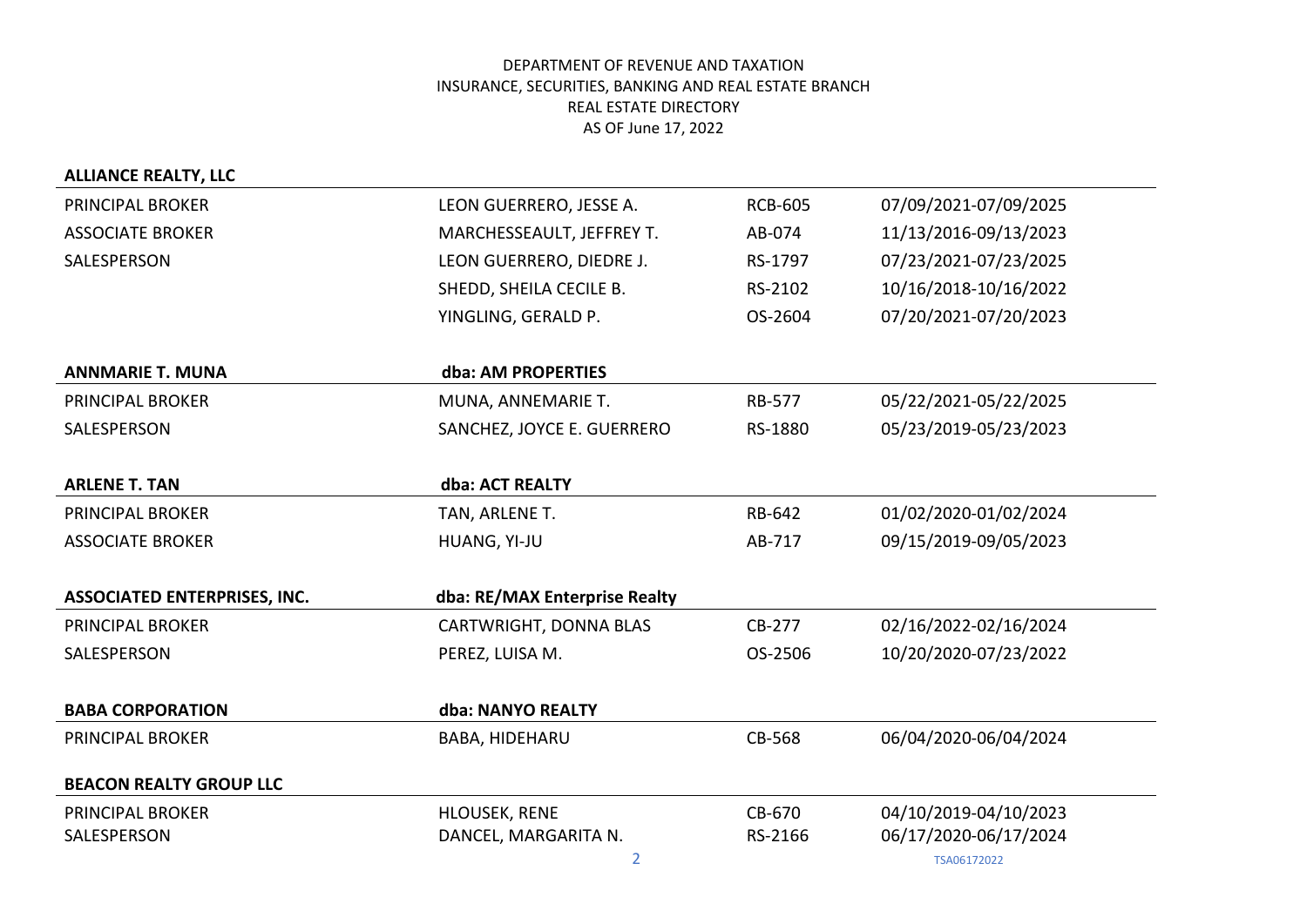| BETTER HOMES & INSURANCE OF GUAM INC. | dba: BHI REALTY              |                |                       |
|---------------------------------------|------------------------------|----------------|-----------------------|
| <b>PRINCIPAL BROKER</b>               | BRUSCHI, DANIEL A.           | CB-120         | 11/03/2021-11/03/2025 |
| <b>ASSOCIATE BROKERS</b>              | AU, CHRISTINA LAI HING       | AB-628         | 10/31/2018-10/31/2022 |
|                                       | BAUTISTA-ILLERA, AURORA DLC  | <b>RAB-609</b> | 08/06/2021-08/06/2025 |
|                                       | SARMIENTO, TRINITAS R.       | <b>RAB-593</b> | 04/06/2021-04/06/2025 |
|                                       | WESSLING, LOUISA M.          | <b>RB-235</b>  | 07/12/2018-07/12/2022 |
|                                       | KOHN, AURORA U.              | AB-719         | 05/11/2020-05/11/2024 |
| SALESPERSON                           | BALANE, ARJAY B.             | OS-2649        | 01/21/2022-01/21/2024 |
|                                       | <b>BLAS, NERI</b>            | <b>RS-93</b>   | 11/10/2020-11/10/2024 |
|                                       | DEL CARMEN, MARJORIE         | RS-2114        | 09/11/2019-09/11/2023 |
|                                       | FERRERAS, AVERY C.           | RS-1853        | 06/10/2019-06/10/2023 |
|                                       | LIMTIACO, CARMELINA A.       | RS-2302        | 08/26/2021-01/30/2023 |
|                                       | <b>SU, JAKE XANTHUS</b>      | RS-2195        | 12/23/2020-12/23/2024 |
|                                       | YANG, ZHI XIA(CATHY)         | RS-1837        | 01/21/2022-01/21/2026 |
| <b>BIBA GUAM REALTY LLC</b>           | dba: BIBA GUAM REALTY        |                |                       |
| <b>PRINCIPAL BROKER</b>               | PAREJA, MARILOU              | <b>OCB-780</b> | 09/22/2021-09/22/2023 |
| SALESPERSON                           | <b>AGUILAR, CHRISTINE T.</b> | OS-2684        | 06/07/2022-06/07/2024 |
|                                       | CARANDANG, MARBIE            | OS-2673        | 04/26/2022-04/26/2024 |
|                                       | EUGENIO, RYAN KEVIN V.       | OS-2528        | 12/17/2021-12/01/2022 |
|                                       | VARNER, JEMALYN C.           | OS-2529        | 10/06/2021-12/17/2022 |
| <b>BLUE PACIFIC REALTY, LLC</b>       |                              |                |                       |
| PRINCIPAL BROKER                      | CLARK, TAMIO S.              | CB-206         | 01/06/2022-01/06/2026 |
| <b>ASSOCIATE BROKERS</b>              | ALSTON, KAMAKA MOYLAN        | <b>RAB-736</b> | 05/21/2021-05/21/2025 |
|                                       | FEE, YINGJIE LIU             | <b>OAB-798</b> | 05/06/2022-05/06/2024 |
|                                       | HASHIMOTO, HIDEKI            | <b>OAB-766</b> | 12/22/2020-12/22/2022 |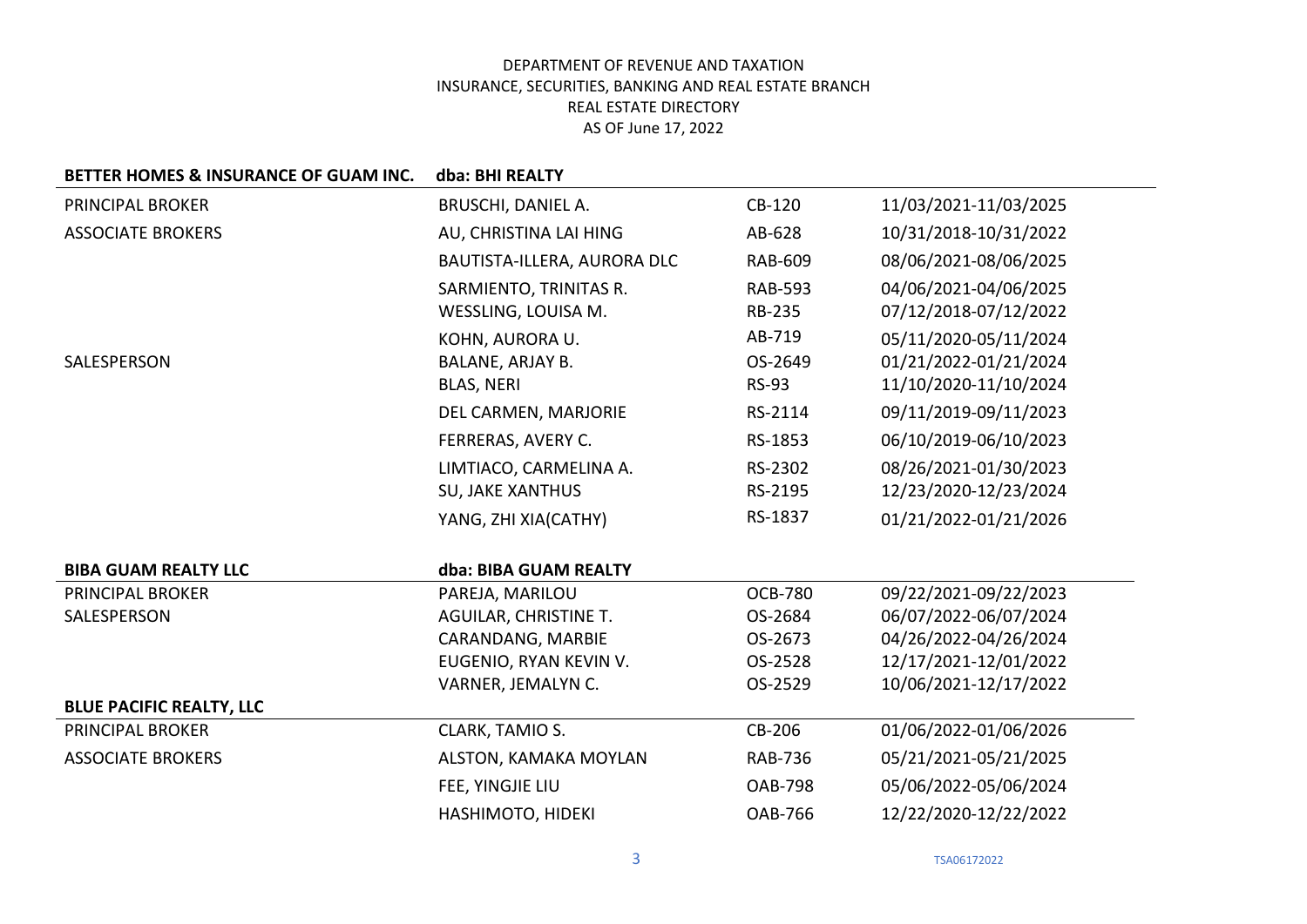| <b>BLUE PACIFIC REALTY, LLC</b>      |                               |                | Continued:            |
|--------------------------------------|-------------------------------|----------------|-----------------------|
|                                      | JOHNSON, ANTOINETTE T.        | RAB-611        | 08/28/2021-08/28/2025 |
| <b>ASSOCIATE BROKERS</b>             | MATSUMOTO, KYOKO              | <b>RAB-655</b> | 10/20/2021-10/20/2025 |
|                                      | SHOJI, NAOKI                  | RB-640         | 09/18/2019-09/18/2023 |
|                                      | TUNCAP, DAVID JOHN            | <b>RAB-699</b> | 07/01/2022-07/01/2026 |
| SALESPERSON                          | <b>BAMBA, FRANCINE FLORES</b> | RS-2362        | 01/09/2020-01/09/2024 |
|                                      | BATIMANA, RODOLFO B.          | RS-2459        | 10/10/2021-10/10/2025 |
|                                      | CALVO, GABRIELLA J.M.         | RS-2047        | 07/06/2021-07/06/2025 |
|                                      | CHU, SEAN S.E.                | RS-2314        | 04/03/2019-04/03/2023 |
|                                      | HIGA, TSUTOMU                 | RS-2108        | 12/12/2020-12/12/2024 |
|                                      | MATSUNO, VIVIAN S.            | RS-1949        | 10/21/2019-10/21/2023 |
|                                      | ROHR, TIMOTHY J               | RS-1657        | 08/20/2019-08/20/2023 |
|                                      | SU, IRIS JIN                  | RS-2002        | 10/08/2020-10/08/2024 |
| <b>BLUE WATER REALTY, LLC</b>        |                               |                |                       |
| <b>PRINCIPAL BROKER</b>              | CAMACHO, CARLOS W.            | <b>RCB-761</b> | 07/01/2022-07/01/2026 |
| SALESPERSON                          | CALVO, LOLITA M.              | RS-2182        | 10/27/2021-10/27/2025 |
|                                      | MANGLONA, GLENN M.            | OS-2624        | 10/25/2021-10/25/2023 |
| <b>BUENA VISTA REALTY, LLC</b>       |                               |                |                       |
| <b>PRINCIPAL BROKER</b>              | <b>FREDERICK J. HORECKY</b>   | CB-562         | 10/24/2019-10/24/2023 |
| SALESPERSON                          | <b>BORJA, RENA</b>            | RS-1757        | 01/29/2021-01/29/2025 |
|                                      | MANN, JEAN M.                 | RS-2353        | 11/27/2019-11/27/2023 |
|                                      | PANGELINAN, DEANNE A.         | RS-2405        | 01/08/2021-01/08/2025 |
| <b>CAPITAL REALTY ADVISORS, INC.</b> | dba: CAPITAL REALTY ADVISORS  |                |                       |
| PRINCIPAL BROKER                     | HONG, HANA                    | <b>RCB-757</b> | 02/18/2022-02/18/2026 |
| SALESPERSON                          | REYES, VIC C.                 | RS-1646        | 02/03/2022-02/03/2026 |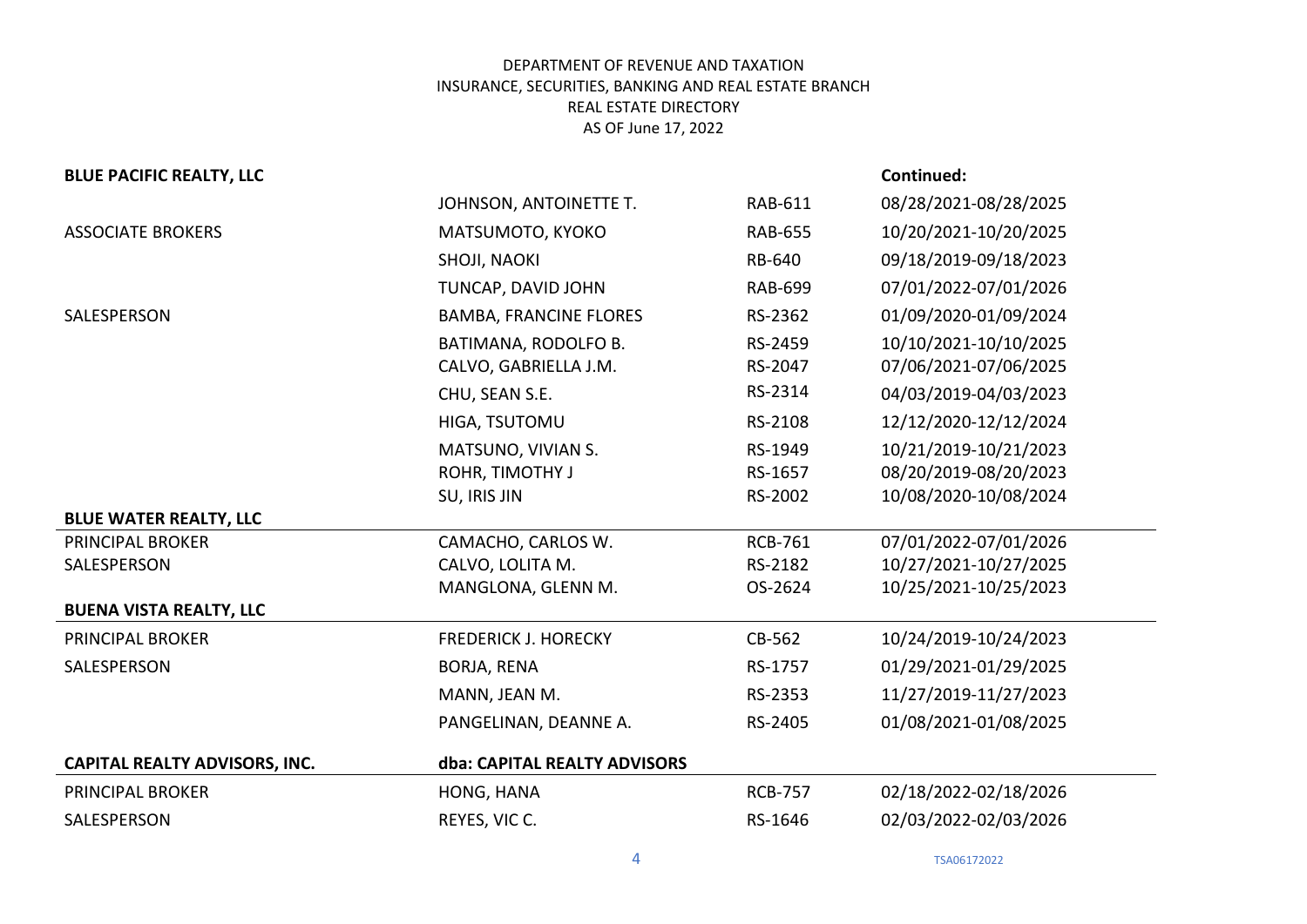| <b>CAMBELL, CARL SCOTT</b>   | dba: CSR PROPERTY MANAGEMENT       |                |                       |
|------------------------------|------------------------------------|----------------|-----------------------|
| PPRINCIPAL BROKER            | CAMPBELL, CARL SCOTT               | <b>RB-203</b>  | 10/08/2018-10/08/2022 |
| <b>ASSOCIATE BROKERS</b>     | STINSON, STEVEN A.                 | AB-278         | 06/28/2018-06/28/2022 |
| SALESPERSON                  | MA, TOM Z.                         | RS-2408        | 01/29/2021-01/29/2025 |
| <b>CESAR C. CABOT</b>        |                                    |                |                       |
| <b>BROKER</b>                | CABOT, CESAR C.                    | <b>RB-207</b>  | 11/19/2021-11/19/2025 |
| <b>CESAR M. QUINITIO</b>     | dba: ASIA PACIFIC REALTY           |                |                       |
| <b>PRINCIPAL BROKER</b>      | QUINITIO, CESAR M.                 | RB-273         | 04/10/2021-04/10/2025 |
| SALESPERSON                  | MARZO, LEO ANDRE C.                | RS-2211        | 04/19/2021-04/19/2025 |
|                              | MORTERA, DIOSDADO D.               | RS-1341        | 02/22/2019-03/22/2023 |
|                              |                                    |                |                       |
|                              |                                    |                |                       |
| <b>CHRISTOPHER S. MURPHY</b> | dba: THE REAL ESTATE PROFESSIONALS |                |                       |
| PRINCIPAL BROKER             | MURPHY, CHRISTOPHER S.             | <b>RB-196</b>  | 04/18/2020-04/18/2024 |
| <b>ASSOCIATE BROKER</b>      | SUPPLE, PATRICK                    | <b>RAB-751</b> | 01/22/2022-01/22/2026 |
| SALESPERSON                  | ADVANI, KISHIN P.                  | RS-1538        | 01/18/2020-01/18/2024 |
|                              | HADDOCK, RAY C.                    | RS-2099        | 10/12/2018-10/12/2022 |
|                              | <b>KUBA, SUMIE</b>                 | RS-1784        | 08/13/2021-08/13/2025 |
|                              | PALMA, JONATHAN Q.                 | OS-2626        | 10/26/2021-10/26/2023 |
|                              | SANCHEZ, LOURDES T.                | OS-2597        | 06/14/2021-06/14/2023 |
|                              | <b>SANTOS. FRANK JESS</b>          | RS-1660        | 02/27/2022-02/27/2026 |
|                              | SANTOS, JACQUELINE L.              | RS-2481        | 02/13/2023-02/13/2026 |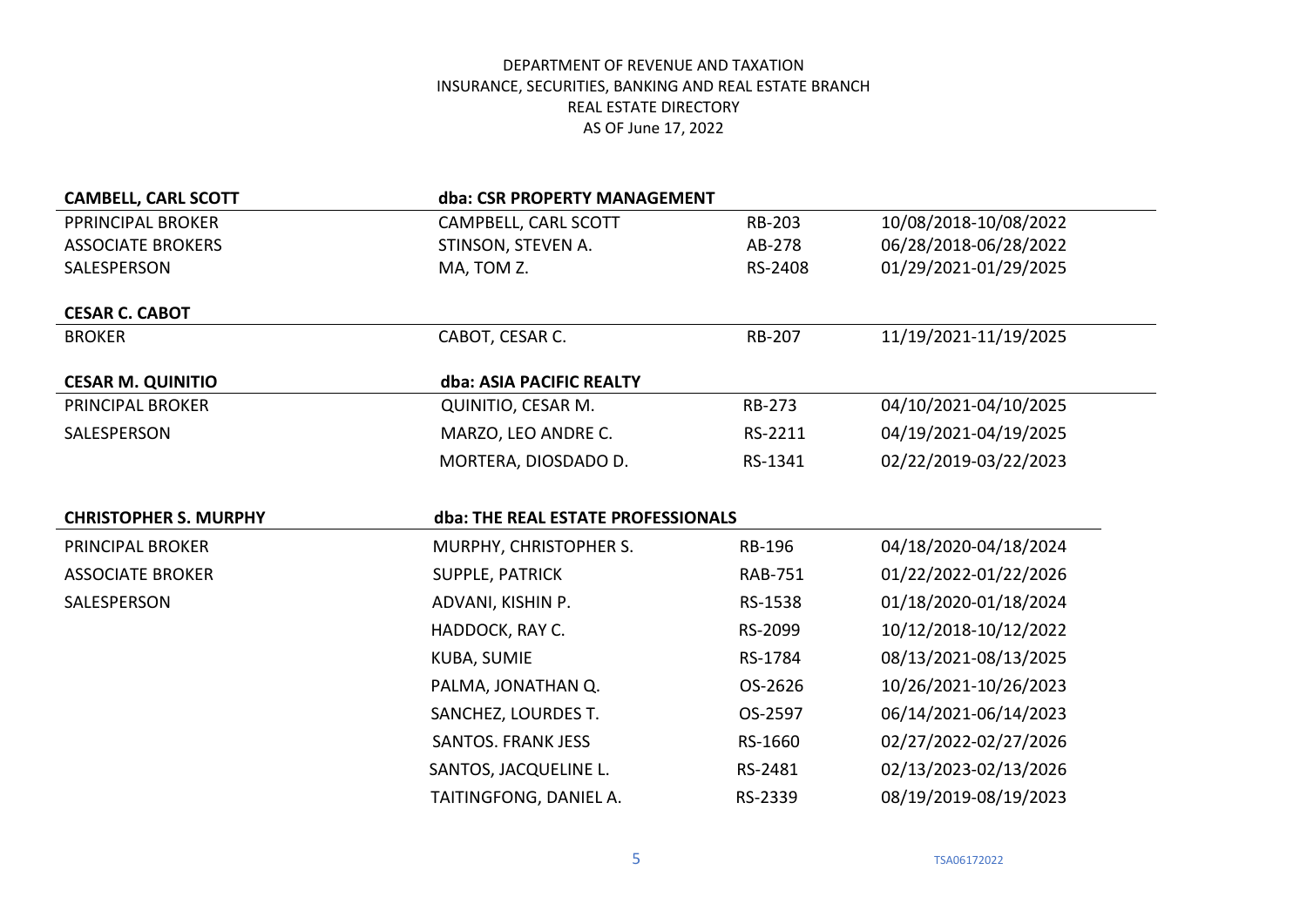| <b>COMMONWEALTH REALTY, INC.</b> | dba: CENTURY 21 COMMONWEALTH REALTY |                |                       |  |
|----------------------------------|-------------------------------------|----------------|-----------------------|--|
| PRINCIPAL BROKER                 | <b>COTTON, PATRICIA</b>             | CB-643         | 04/19/2020-04/19/2024 |  |
| <b>ASSOCIATE BROKERS</b>         | BAO, LEI                            | <b>RAB-749</b> | 02/03/2021-02/03/2025 |  |
|                                  | DUENAS, ANGELA M.                   | <b>RAB-753</b> | 02/08/2022-02/08/2026 |  |
|                                  | DE GUZMAN, RYAN J                   | <b>RAB-657</b> | 04/04/2022-04/04/2026 |  |
|                                  | OU, WEIWEI CHEN                     | AB-675         | 10/24/2095-10/24/2023 |  |
| SALESPERSON                      | ALEGRIA, CRISTINO E.                | RS-2399        | 04/01/2021-04/01/2025 |  |
|                                  | BORJA, ANDREW E.                    | OS-2567        | 04/07/2021-04/07/2023 |  |
|                                  | <b>BHOJWANI, BHART D.</b>           | RS-2209        | 03/30/2022-03/30/2026 |  |
|                                  | BYEON, NAM JAE                      | OS-2578        | 04/27/2021-04/27/2023 |  |
|                                  | CAMACHO, KIMBERLY C.                | RS-2427        | 05/01/2021-05/01/2025 |  |
|                                  | CAMACHO, SARAH KANG                 | OS-2680        | 05/23/2022-05/23/2024 |  |
|                                  | CAMACHO, TAYLOR NICOLE              | OS-2545        | 01/26/2021-01/26/2023 |  |
|                                  | CRUZ, URSULA M.C.                   | RS-1738        | 08/29/2020-08/29/2024 |  |
|                                  | DAVID, JEFFREY ALLAN M.             | RS-1712        | 11/19/2020-11/19/2024 |  |
|                                  | DE GUZMAN, RONALD S.                | RS-2268        | 05/11/2022-05/11/2026 |  |
|                                  | FRUGE, ANTHONY J.                   | RS-1818        | 11/07/2021-10/06/2025 |  |
|                                  | GROCHOWSKI, SHYEEN E.               | OS-2537        | 01/06/2021-01/06/2023 |  |
|                                  | GU, WEI                             | RS-2277        | 11/05/2019-08/03/2022 |  |
|                                  | HALEHALE, CARLOS                    | RS-1685        | 06/24/2020-06/24/2024 |  |
|                                  | HEMLANI, ROMI K.                    | RS-1850        | 03/14/2022-03/14/2026 |  |
|                                  | JACKSON, MIHOKO                     | RS-133         | 03/06/2020-03/06/2024 |  |
|                                  | JALLORINA, RACHEL L.                | OS-2612        | 08/25/2021-08/25/2023 |  |
|                                  | JEON, EUGENE                        | RS-2320        | 11/05/2019-05/03/2023 |  |
|                                  | JIN, HUI                            | OS-2603        | 07/14/2021-07/14/2023 |  |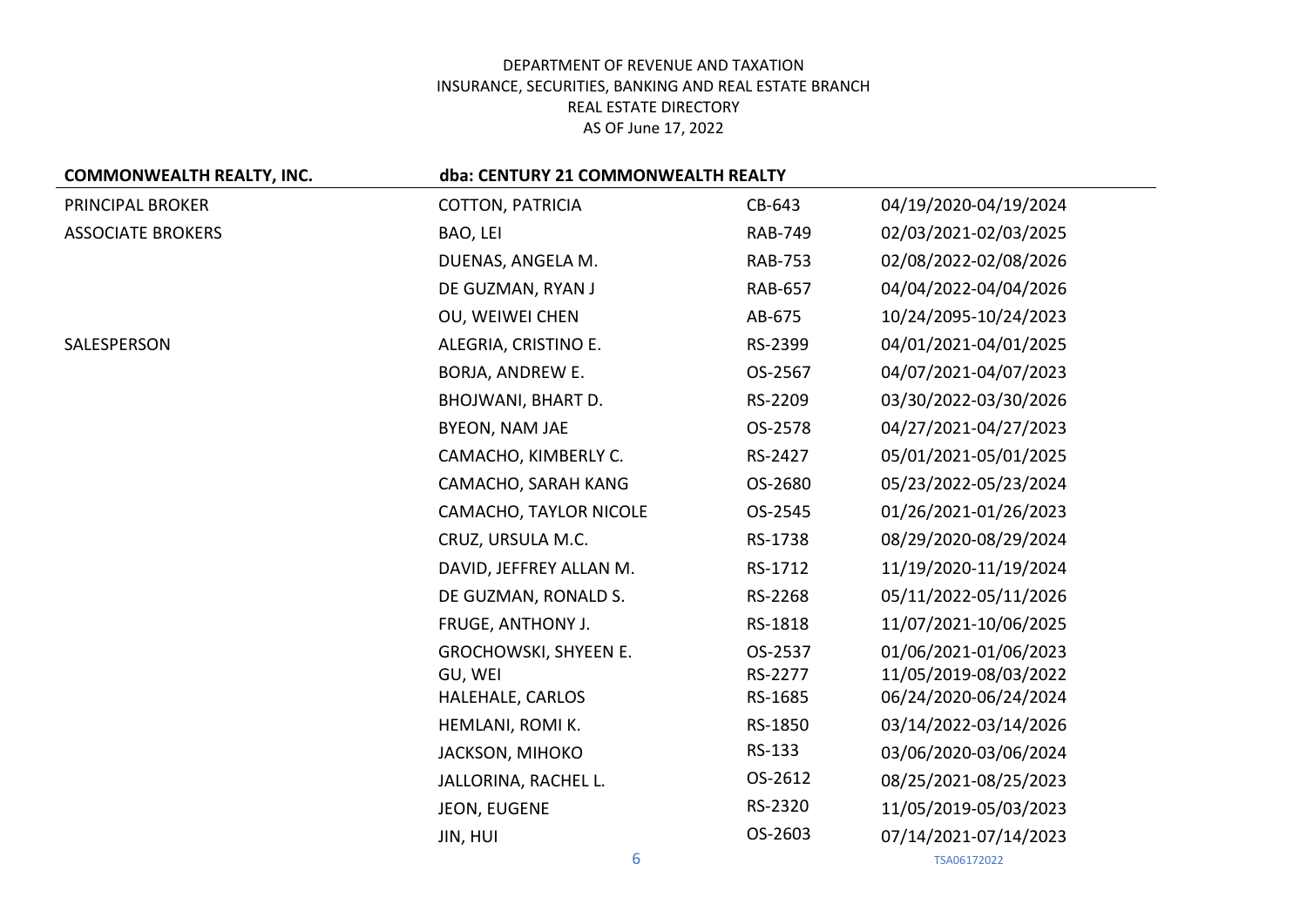# **Commonwealth Realty, Inc. Continued:**

| SALESPERSON | JULOYA, JR., DEMETRIO LUDVINO C. | RS-2388 | 10/03/2020-10/03/2024 |
|-------------|----------------------------------|---------|-----------------------|
|             | KIM, SIH-JAE BRIAN               | OS-2602 | 07/12/2021-07/12/2023 |
|             | KIM, HYE CHONG K.                | RS-1867 | 10/23/2019-10/23/2023 |
|             | MANGLIGOT, MARLO G.              | RS-1715 | 06/12/2020-06/12/2024 |
|             | MONTINOLA, GINA H.               | RS-1688 | 11/06/2019-11/06/2023 |
|             | PASCUAL, B. VIRGILIO             | RS-378  | 12/29/2020-12/29/2024 |
|             | QUAN, FLORA B.                   | RS-1894 | 12/12/2018-12/12/2022 |
|             | QUINATA, PATSY M.                | RS-391  | 09/25/2021-09/25/2025 |
|             | REYES, EMMANUEL D.               | RS-351  | 06/01/2022-06/01/2026 |
|             | REYES, KYLA MARIE M.             | RS-2400 | 12/03/2020-12/03/2024 |
|             | SALAS, BRANDON T.                | RS-2401 | 12/03/2020-12/03/2024 |
|             | SANCHEZ, JEFFREY                 | OS-2507 | 07/27/2020-07/27/2022 |
|             | <b>SUN, RONALDY</b>              | RS-2381 | 05/14/2020-05/14/2024 |
|             | TAYLOR, CHRISTINE Y.             | RS-125  | 10/13/2019-10/13/2023 |
|             | WALLS, PETER WILLIAM             | RS-1961 | 01/14/2020-01/14/2024 |
|             | WHITE, TROY A                    | RS-2318 | 05/02/2019-05/02/2023 |
|             | YUENG, KWONG MAN                 | RS-2083 | 03/20/2022-03/20/2026 |
|             | ZERVOULAKOS, GEORGE              | RS-144  | 06/12/2020-06/12/2024 |
|             |                                  |         |                       |

### **DANIEL F. ANDERSON dba: ESTA REALTY**

PRINCIPAL BROKER ANDERSON, DANIEL F. RB-563 06/26/2019-06/26/2023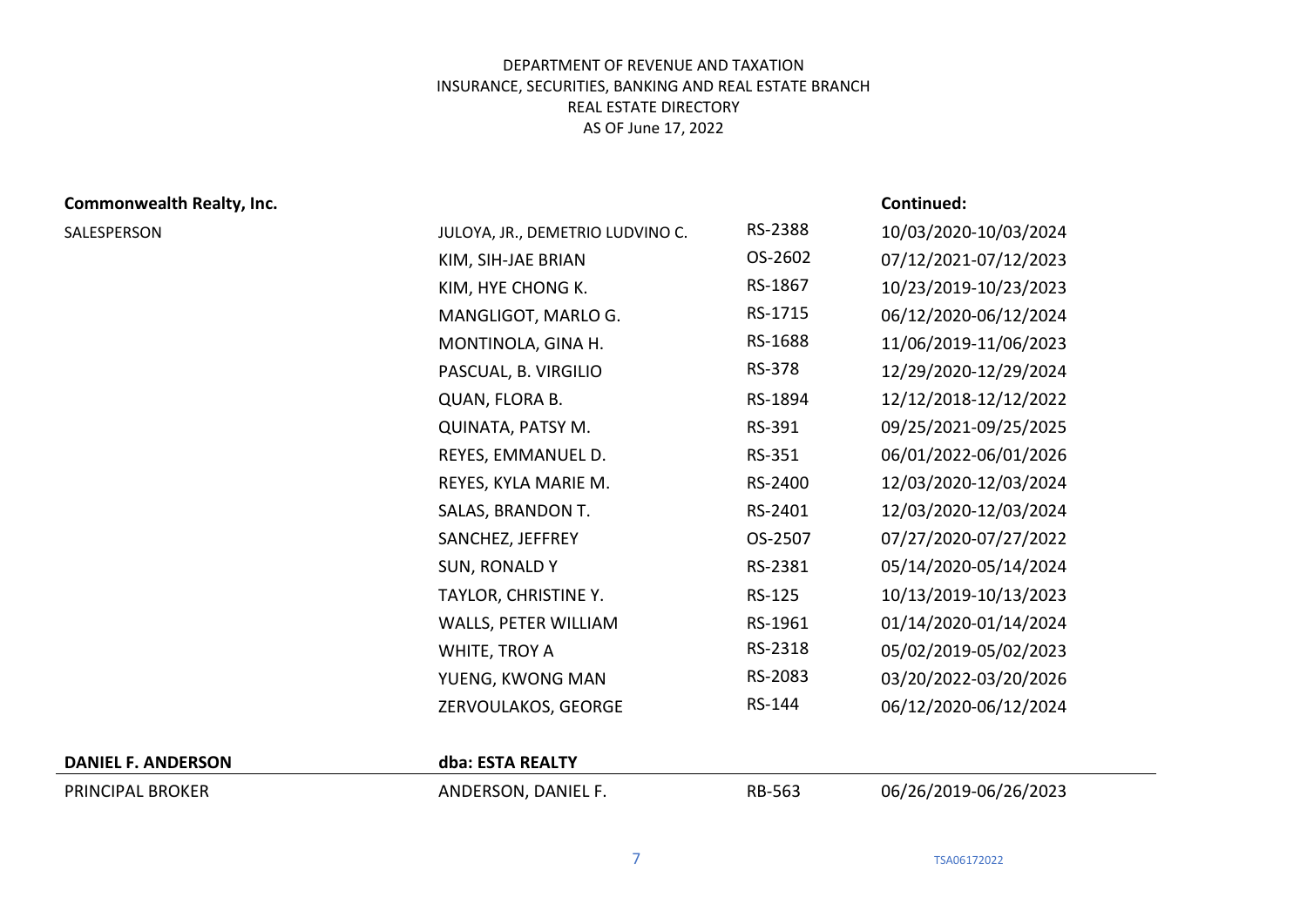| <b>DEAL ESTATE INC.</b>   | dba: DEAL ESTATE REALTY       |                |                       |
|---------------------------|-------------------------------|----------------|-----------------------|
| PRINCIPAL BROKER          | NAGARAJAN, NEERAJ             | <b>RCB-745</b> | 10/01/2021-10/01/2025 |
| SALESPERSON               | AGUON, NAKITA T.              | OS-2501        | 07/17/2020-07/17/2022 |
|                           | IGNACIO, JOMEY A.             | OS-2607        | 08/03/2021-08/03/2023 |
|                           | MENDIOLA, MARK ANTHONY        | RS-2471        | 12/10/2021-12/10/2025 |
|                           |                               |                |                       |
| <b>DIAMOND REALTY LLC</b> | dba: RE/MAX- DIAMOND REALTY   |                |                       |
| PRINCIPAL BROKER          | DUENAS, JOHN P.               | <b>RCB-225</b> | 05/15/2021-05/15/2025 |
| <b>ASSOCIATE BROKERS</b>  | CAMPOS, GEORGINA (GINA) PEREZ | <b>RAB-258</b> | 05/21/2021-05/21/2025 |
|                           | DUENAS, ELIZABETH C.          | <b>RAB-256</b> | 05/15/2021-05/15/2025 |
|                           | FEORE, PATRICIA               | AB-681         | 10/29/2020-10/29/2024 |
|                           | PALMER, DEANNA I.             | <b>RAB-665</b> | 12/27/2021-12/27/2025 |
| SALESPERSON               | BATOLINA, MARYSONN S.         | OS-2588        | 05/25/2021-05/25/2023 |
|                           | BLAS, COLEEN D                | RS-1614        | 09/13/2018-09/13/2022 |
|                           | BLAS, MELODY SAN LUIS         | RS-2376        | 04/18/2020-04/18/2024 |
|                           | CAMPOS, MADELENE M.           | RS-2311        | 03/21/2019-03/21/2023 |
|                           | CRUZ, RODNEY D.               | RS-122         | 10/25/2021-03/01/2023 |
|                           | <b>GUERRERO, FRANCIS J.</b>   | OS-2368        | 03/07/2020-03/07/2024 |
|                           | MANGLONA, NADEJDA Z.          | RS-2295        | 11/29/2018-11/29/2022 |
|                           | PAK, PAUL S.                  | OS-2667        | 04/05/2022-04/05/2024 |
|                           | PATRICIO, NICOLE LYNN SABLAN  | RS-2053        | 08/02/2021-08/02/2025 |
|                           | PEREZ, DOUGLAS A.             | RS-2361        | 01/09/2020-01/09/2024 |
|                           | PEREZ, JACQUELINE M. E.       | RS-342         | 03/09/2020-03/09/2024 |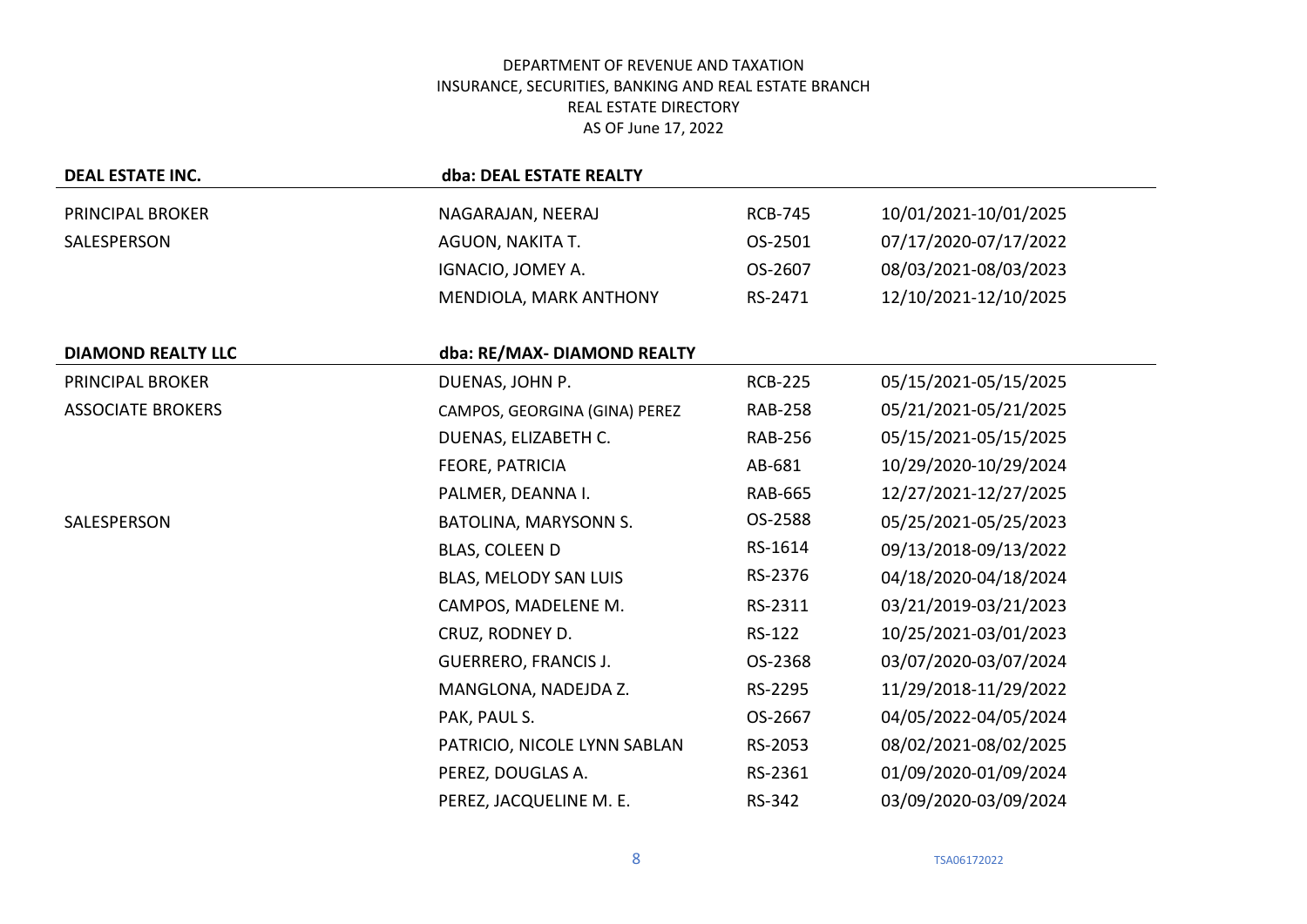| <b>Diamond Realty LLC</b>      |                                              |                | Continued:            |
|--------------------------------|----------------------------------------------|----------------|-----------------------|
| SALESPERSON                    | REYES, SAMUEL J.                             | OS-2530        | 12/28/2020-12/28/2022 |
|                                | SIMMONS, LUANA SIRENA                        | RS-2257        | 04/01/2022-04/01/2026 |
|                                | SONG, KI M.                                  | RS-1974        | 02/27/2020-02/27/2024 |
|                                | TENG, WEI                                    | OS-2584        | 05/14/2021-05/14/2023 |
|                                | ZHAN, HAI                                    | RS-2190        | 11/10/2020-11/10/2024 |
| <b>DOROTHY Q. MARQUES</b>      | dba: PACIFIC COAST REAL ESTATE & DEVELOPMENT |                |                       |
| <b>PRINCIPAL BROKER</b>        | MARQUES, DOROTHY Q.                          | OB-715         | 07/18/2019-07/18/2023 |
| <b>ASSOCIATE BROKER</b>        | DE LA PENA, MARIA J.                         | <b>OAB-729</b> | 07/07/2021-07/07/2023 |
| SALESPERSON                    | <b>TORRES, SHEILA</b>                        | RS-1671        | 08/31/2019-08/31/2023 |
|                                |                                              |                |                       |
| E.C. DEVELOPMENT GROUP, LLC    |                                              |                |                       |
| PRINCIPAL BROKER               | ILAGAN, ARTEMIO B.                           | <b>RCB-728</b> | 07/15/2020-07/15/2024 |
| SALESPERSON                    | HERNANDEZ, EMILY J.F.                        | RS-1831        | 02/08/2022-02/08/2026 |
| E & I CAMACHO INVESTMENTS, LLC |                                              |                |                       |
| <b>PRINCIPAL BROKER</b>        | <b>GUTIERREZ, JING GAO</b>                   | RB-713         | 04/20/2022-04/20/2026 |
| <b>EAST EIGHT CORPORATION</b>  | dba: LIVING ON GUAM REALTY                   |                |                       |
| PRINCIPAL BROKER               | DEL MUNDO, ALEXANDER B.                      | CB-725         | 10/17/2020-10/17/2024 |
| <b>ASSOCIATE BROKER</b>        | DEL MUNDO, LEAH M.                           | <b>RAB-742</b> | 09/18/2021-09/18/2025 |
| SALESPERSON                    | CERTEZA, AGAPITO K.                          | OS-2630        | 11/10/2021-11/10/2023 |
|                                | DEL MUNDO, ALEXANDER L.M.                    | RS-2483        | 02/27/2022-02/27/2026 |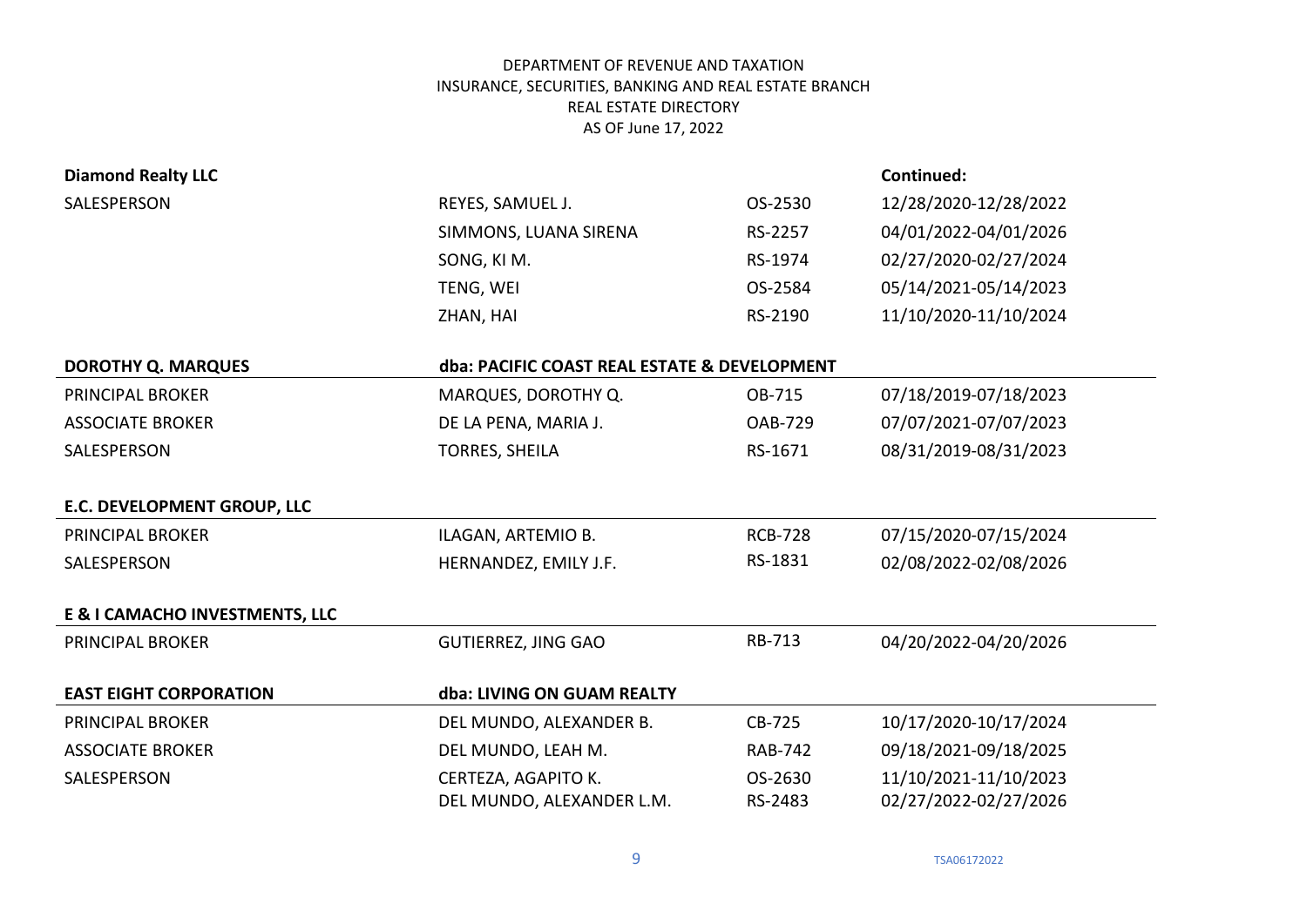| <b>East Eight Corporation</b>     |                            |                | <b>Continued:</b>     |
|-----------------------------------|----------------------------|----------------|-----------------------|
| SALESPERSON                       | DIAZ, MELISSA P.           | OS-2544        | 01/26/2021-01/26/2023 |
|                                   | <b>ESCALANTE, JAVIER</b>   | OS-2664        | 03/28/2022-03/28/2024 |
|                                   | <b>GALENDEZ, ARNELL S.</b> | OS-2534        | 12/31/2020-12/31/2022 |
|                                   | LEE, JAE                   | OS-2563        | 02/28/2022-03/23/2023 |
|                                   | TAITANO, CAITLYNN D.V.     | OS-2676        | 05/05/2022-05/05/2024 |
|                                   |                            |                |                       |
| <b>EAST WEST LAND CORPORATION</b> | dba: HERITAGE REALTY GUAM  |                |                       |
| <b>PRINCIPAL BROKER</b>           | JEFFREY, CRYSTER           | <b>RCB-231</b> | 08/14/2021-08/14/2025 |
| SALESPERSON                       | MOORE, ANDREA G.           | RS-2403        | 12/21/2020-12/21/2024 |
|                                   | SALAYON, MA TEOGENESA Q.   | OS-2522        | 10/12/2020-10/12/2022 |
|                                   |                            |                |                       |
| <b>EDGE REALTY, INC.</b>          | dba: EDGE REALTY           |                |                       |
| <b>PRINCIPAL BROKER</b>           | <b>BUSTAMANTE, ALFREDO</b> | CB-649         | 02/11/2021-02/11/2025 |
| SALESPERSON                       | DEWAN, RANJNA              | RS-1923        | 06/20/2019-06/20/2023 |
|                                   | <b>BAMBA, PHILLIP MDC</b>  | OS-2639        | 12/02/2021-12/02/2023 |
|                                   | JOSE, ARDEN CRUZ           | RS-263         | 03/22/2022-09/29/2024 |
|                                   |                            |                |                       |
| <b>ELLEN'S REALTY, LLC</b>        | dba: ELLEN'S REALTY        |                |                       |
| <b>PRINCIPAL BROKER</b>           | <b>WILKINSON, ELLEN</b>    | CB-234         | 07/13/2018-07/13/2022 |
| SALESPERSON                       | AGAHAN, EILEEN M.          | RS-2328        | 05/05/2020-05/05/2024 |
|                                   | ATSUTA, MIYUKI "YUKI"      | RS-2357        | 12/26/2019-12/26/2023 |
|                                   | BALAURO, MELANY M.         | RS-2071        | 12/24/2021-12/24/2025 |
|                                   | GAO, WEIJIA                | OS-2591        | 06/03/2021-06/03/2023 |
|                                   | GAO, YUE                   | OS-2661        | 02/28/2022-02/28/2024 |
|                                   | IGCASENZA, RICHARD B.      | RS-2409        | 02/01/2021-02/01/2025 |
|                                   | KAAIHUE-LUJAN, CLAUDINE L. | OS-2648        | 01/12/2022-01/12/2024 |
|                                   | LAI, MU WEN                | RS-2158        | 10/02/2020-10/02/2024 |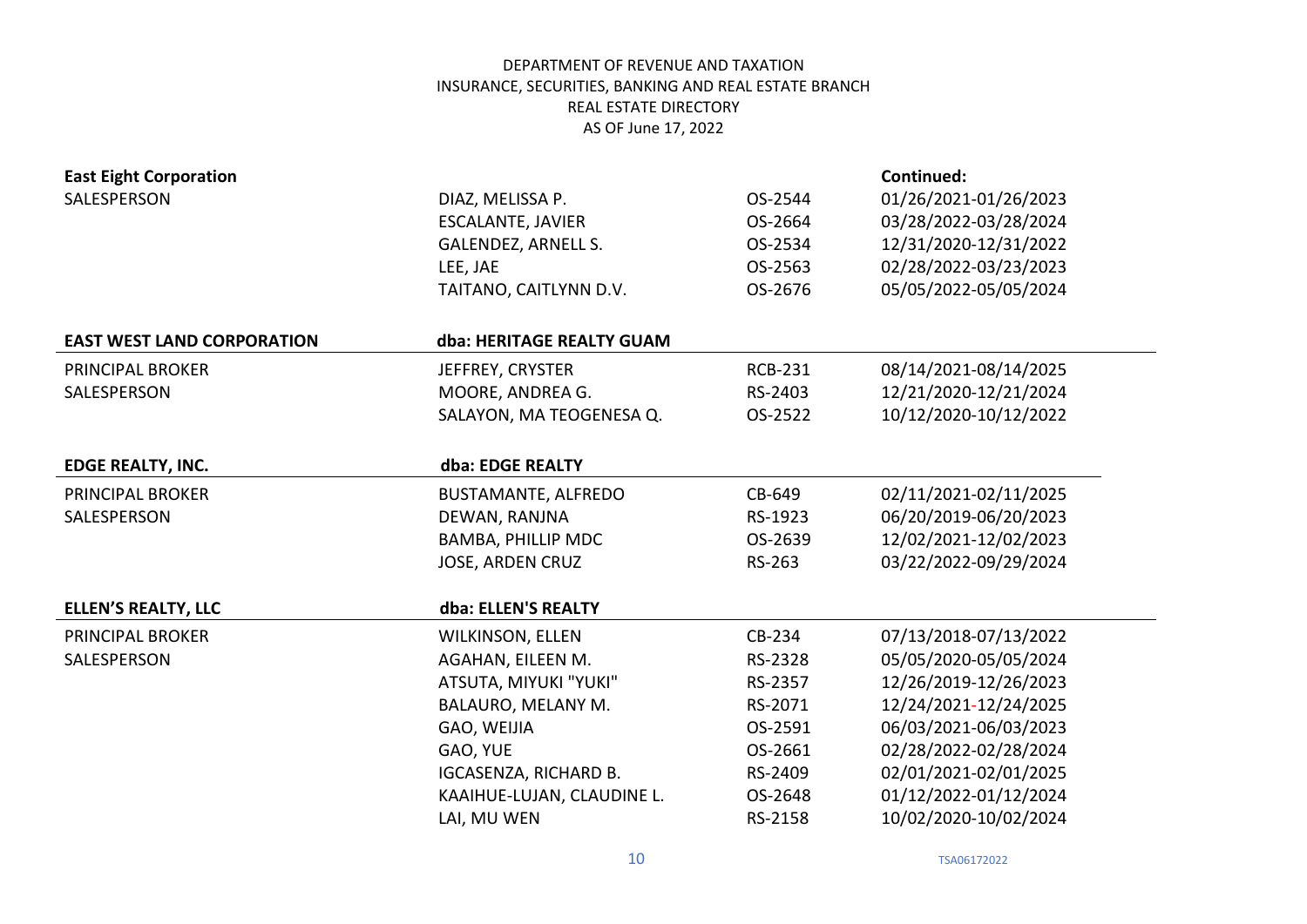| Ellen's Realty, LLC       |                          |                | Continued:            |
|---------------------------|--------------------------|----------------|-----------------------|
| SALESPERSON               | <b>TORRES, DAGAN</b>     | OS-2609        | 08/13/2021-08/13/2023 |
|                           | WILKINSON, SARAH L.      | OS-2533        | 12/30/2020-12/30/2022 |
|                           |                          |                |                       |
| <b>EMPIRE REALTY, LLC</b> | dba: EMPIRE REALTY       |                |                       |
| PRINCIPAL BROKER          | DARYANANI, SHIVRANI      | CB-724         | 06/26/2020-06/26/2024 |
| <b>ASSOCIATE BROKER</b>   | SHARP, DEBORAH J.        | <b>RAB-730</b> | 03/25/2021-03/25/2025 |
| SALESPERSON               | <b>BURNS, BRANDON E.</b> | OS-2672        | 04/26/2022-04/26/2024 |
|                           | CRUZ, ANTHONY HANA       | OS-2514        | 07/26/2021-08/07/2022 |
|                           | FREEMAN, SARAH A.O.      | OS-2660        | 02/24/2022-02/24/2024 |
|                           | GARCIA, ALIANA C.        | OS-2681        | 05/24/2022-05/24/2024 |
|                           | <b>GUSTILO, JASON D.</b> | OS-2580        | 04/29/2021-04/29/2023 |
|                           | HUERTA-MARTIN, DAYANA    | OS-2655        | 02/08/2022-02/08/2024 |
|                           | KIM, WOO SIK             | RS-2466        | 11/09/2021-11/09/2025 |
|                           | LAETI, THAWANYA          | OS-2652        | 01/26/2022-01/26/2024 |
|                           | LEWIS, ANDREW EUGENE     | RS-2325        | 05/23/2019-05/23/2023 |
|                           | LUJAN, ARIANNA S.        | OS-2517        | 08/13/2020-08/13/2022 |
|                           | MANUEL, KRISTIE G.C.     | OS-2503        | 07/20/2020-07/20/2022 |
|                           | MANUEL, EDUARDO A. JR.   | OS-2504        | 07/20/2020-07/20/2022 |
|                           | OCHAVILLO, EMILIA C.     | OS-2636        | 11/23/2021-11/23/2023 |
|                           | REYES, ERIN JANE B.      | OS-2561        | 03/18/2021-03/18/2023 |
|                           | SADHWANI, DINESH         | OS-2543        | 11/03/2021-01/19/2023 |
|                           | SHINO, THOMAS            | RS-2072        | 07/30/2020-08/06/2023 |
|                           | VILLENA, ANTHONY R.      | RS-2384        | 07/11/2020-07/11/2024 |
|                           | WATANABE, SHANDRA R.     | OS-2521        | 07/15/2021-10/09/2022 |
|                           |                          |                |                       |
| FIND, L.L.C.              | dba: FIND GUAM           |                |                       |
| PRINCIPAL BROKER          | DAMIAN, DAVID T.         | <b>OCB-787</b> | 01/27/2022-01/27/2024 |
| SALESPERSON               | TSENG, ANDREW V.         | OS-2593        | 04/15/2022-06/04/2023 |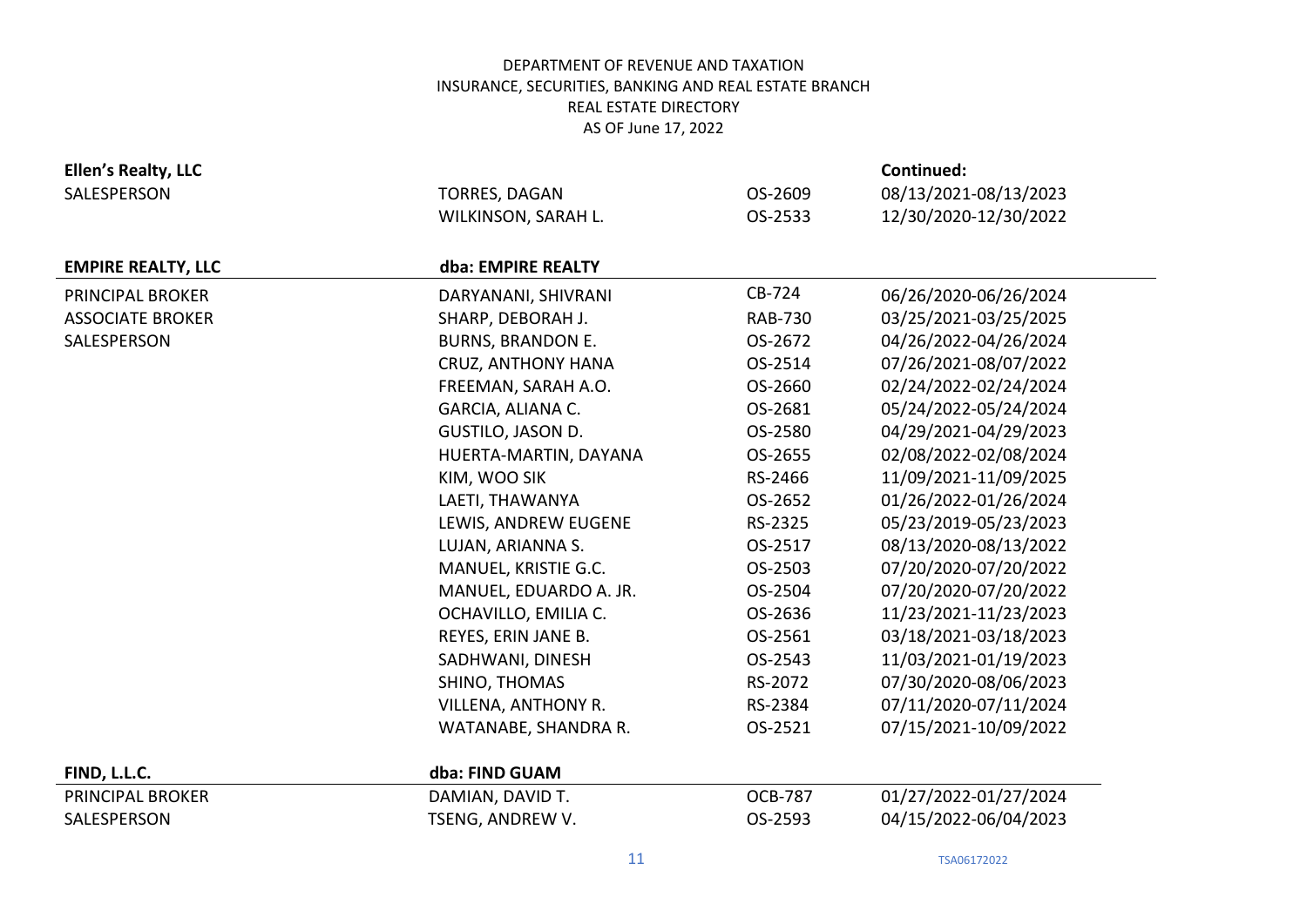| <b>FINDER LLC</b>                  | dba: GUAM REALTY FINDER      |                |                       |
|------------------------------------|------------------------------|----------------|-----------------------|
| PRINCIPAL BROKER                   | KOBAYASHI, KEIICHI           | CB-662         | 10/12/2018-10/12/2022 |
| SALESPERSON                        | <b>BARRETTO, MARIA</b>       | RS-2131        | 09/07/2018-09/07/2022 |
|                                    | CHEN, JACKPEM Q.             | OS-2520        | 10/08/2020-10/08/2022 |
|                                    | HU, ISABEL                   | OS-2641        | 12/10/2021-12/10/2023 |
|                                    | UNPINGCO, DENNIS K.          | RS-2144        | 10/25/2019-10/25/2023 |
| <b>FUAT MEHMET ISIN</b>            | dba: OKA GUAM REALTY         |                |                       |
| PRINCIPAL BROKER                   | ISIN, FUAT MEHMET            | RB-668         | 03/27/2019-03/27/2023 |
| <b>GAYLE DEGRACIA</b>              | dba: FORTUNE REALTY          |                |                       |
| PRINCIPAL BROKER                   | DEGRACIA, GAYLE S            | RB-561         | 12/22/2019-12/22/2023 |
| <b>GENESIS GROUP, LLC (THE)</b>    | dba: TRINITY PROPERTIES GUAM |                |                       |
| PRINCIPAL BROKER                   | GARRIDO, AVELINO T.          | <b>OCB-786</b> | 12/30/2021-12/30/2023 |
| SALESPERSON                        | GARRIDO, NATASHA B.          | OS-2650        | 01/21/2022-01/21/2024 |
|                                    | ROBERTO, FRANK C.            | RS-2492        | 05/18/2022-06/19/2022 |
|                                    | SAM MIGUEL, IRISLENOR MB     | RS-2483        | 02/27/2022-02/27/2026 |
|                                    | SPANN, AARON C.              | OS-2670        | 04/08/2022-04/08/2024 |
| <b>GLOBAL PACIFIC REALTY, INC.</b> | dba: REALTY PARTNERS GUAM    |                |                       |
| PRINCIPAL BROKER                   | PAULINO, JAMES               | <b>RCB-615</b> | 01/30/2022-01/30/2026 |
| <b>ASSOCIATE BROKER</b>            | PAULINO, ANTHONY C.          | <b>RAB-737</b> | 04/27/2022-04/27/2026 |
| SALESPERSON                        | BORJA, MARILYN R.            | OS-2621        | 10/18/2021-10/18/2023 |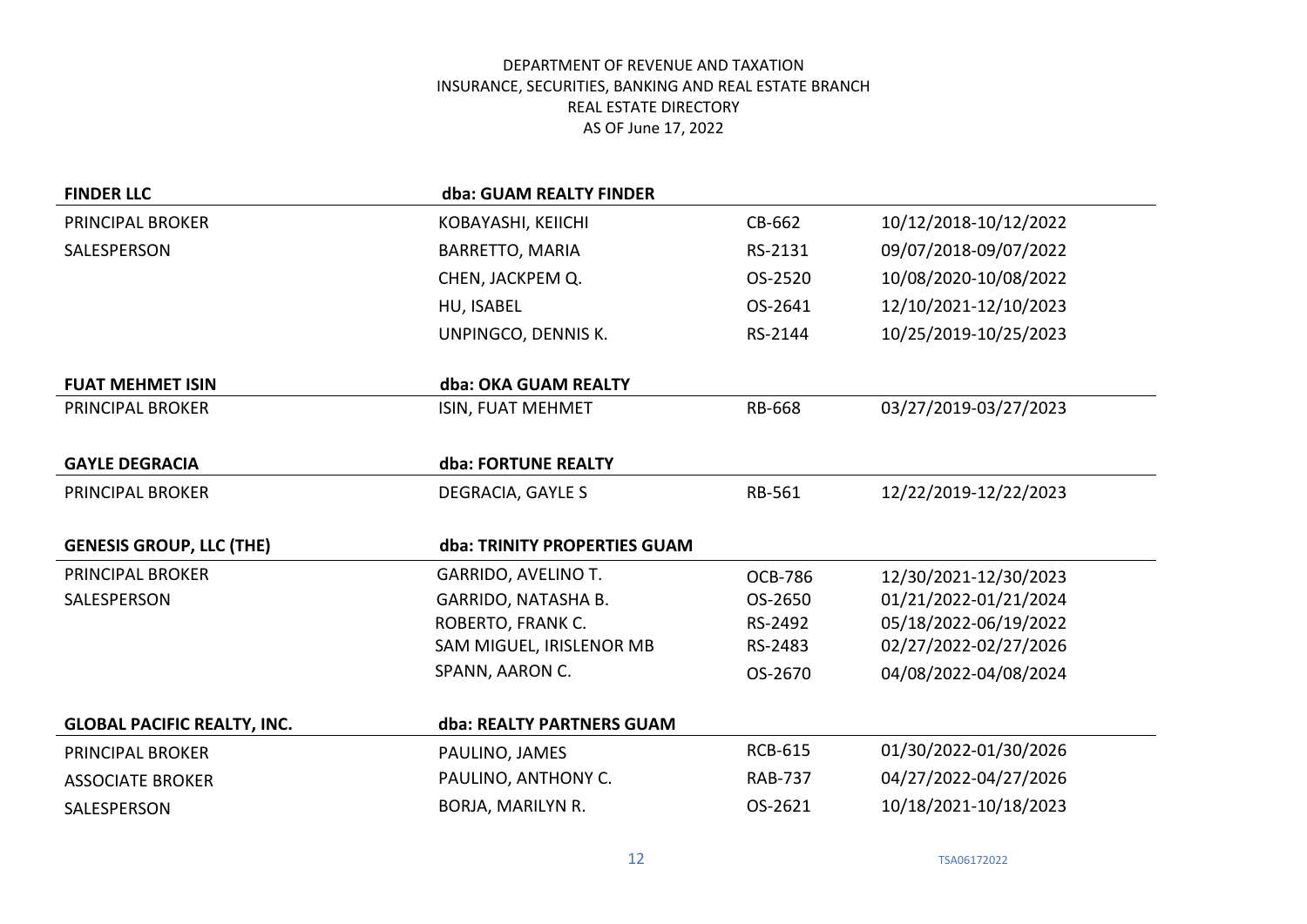| <b>Global Pacific Realty, Inc.</b>                 |                                 |         | Continued:            |
|----------------------------------------------------|---------------------------------|---------|-----------------------|
| SALESPERSON                                        | PAULINO, ROBERT R.              | RS-2275 | 06/30/2020-06/30/2024 |
|                                                    | PRIETO, ANTONIO M.              | RS-2395 | 10/30/2020-10/30/2024 |
|                                                    | PRIETO, ROBERTO                 | RS-1565 | 10/10/2019-10/10/2023 |
|                                                    | QUIAMBAO, RICHARD P.            | OS-2595 | 06/10/2021-06/10/2023 |
|                                                    | SIBLANG, RAMONA C.              | RS-2415 | 02/27/2021-02/27/2025 |
| <b>CAPITAL</b><br><b>INVESTMENT</b><br><b>GUAM</b> | <b>CORPORATION</b>              |         |                       |
| PRINCIPAL BROKER                                   | NIU, STEFFEN                    | CB-237  | 03/13/2020-03/13/2024 |
| <b>GUAM MEMORIAL PARK, INC.</b>                    |                                 |         |                       |
| PRINCIPAL BROKER                                   | WILLIAMS, JOR-EL J.             | CB-712  | 07/05/2019-07/05/2023 |
|                                                    |                                 |         |                       |
| <b>GUAM REALTY GROUP, LLC</b>                      | dba: RE/MAX REALTY GROUP        |         |                       |
| PRINCIPAL BROKER                                   | <b>GUERRERO, CHRISTOPHER</b>    | CB-652  | 03/03/2021-03/03/2025 |
| SALESPERSON                                        | ALVARES, JOSE                   | RS-2306 | 02/27/2019-02/27/2023 |
|                                                    | ANDRADA, JARED F.               | OS-2559 | 03/18/2021-03/18-2023 |
|                                                    | <b>BRESCH, JEFFREY</b>          | OS-2579 | 08/06/2021-04/29/2023 |
|                                                    | <b>BRINDEJONC, PINKY RIVERA</b> | OS-2502 | 07/17/2020-07/17/2022 |
|                                                    | DELA CRUZ, LEONORA JUNE         | RS-2310 | 09/27/2019-09/27/2023 |
|                                                    | <b>GUERRERO, JONATHAN JAMES</b> | OS-2454 | 09/20/2021-09/20/2025 |
|                                                    | GRAY, HANNAH                    | RS-2441 | 08/11/2021-08/11/2025 |
|                                                    | LEPOJEVIC, JOJIN (VICTOR NICE)  | OS-2618 | 02/17/2022-09/27/2023 |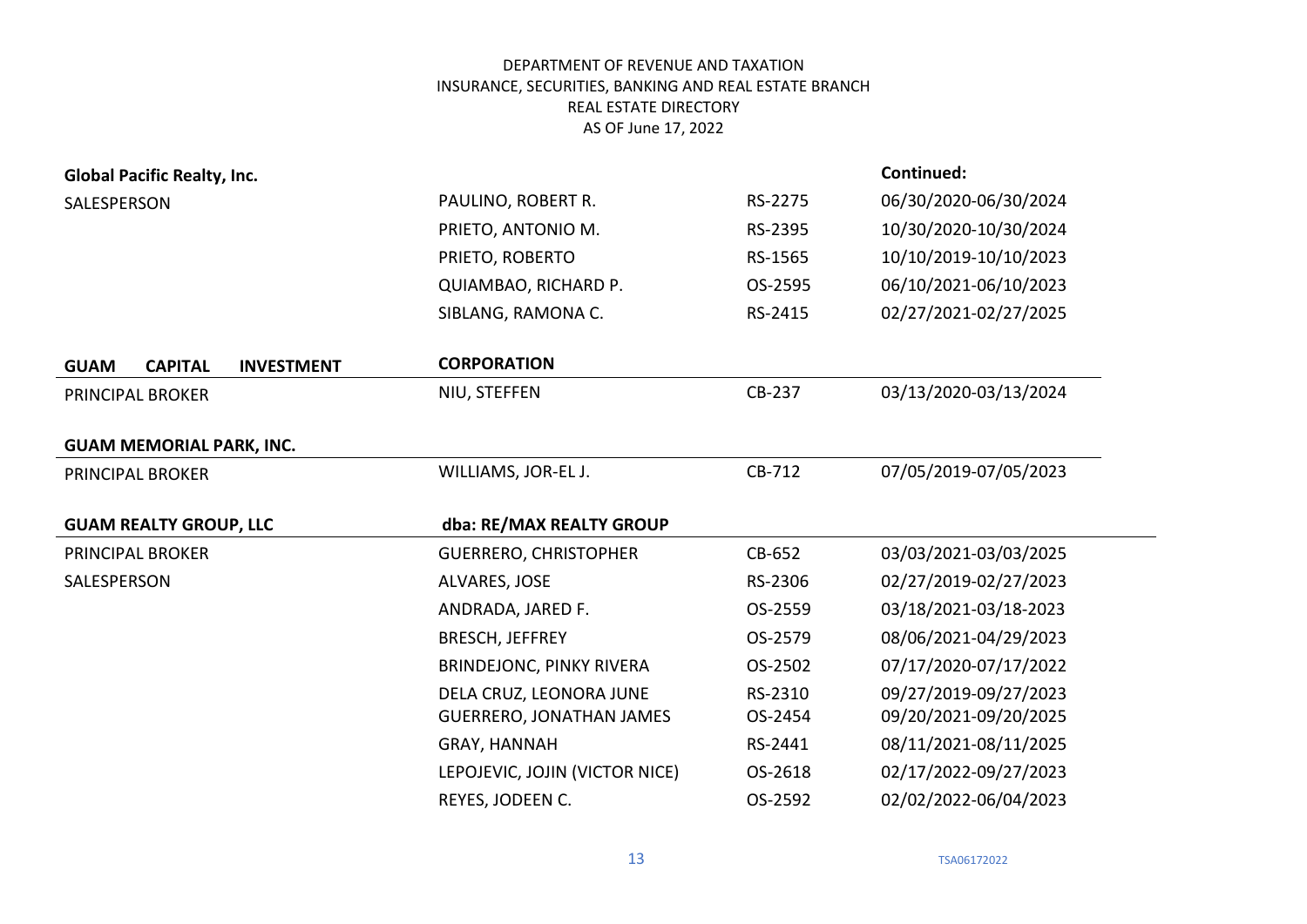| <b>Guam Realty Group, LLC</b>                                   |                           |                | Continued:            |
|-----------------------------------------------------------------|---------------------------|----------------|-----------------------|
| SALESPERSON                                                     | TAMONDONG, MAELONIE       | OS-2519        | 10/01/2020-10/01/2022 |
|                                                                 | TOVES, ELEANOR DC         | RS-2370        | 03/14/2020-03/14/2024 |
|                                                                 |                           |                |                       |
| <b>HAFA ADAI DEVELOPMENT CORPORATION</b>                        | dba: HAFA ADAI REALTY     |                |                       |
| <b>PRINCIPAL BROKER</b>                                         | DUENAS, JODEE CRUZ        | OCB-776        | 09/16/2021-09/16/2023 |
| <b>ASSOCIATE BROKER</b>                                         | CAMIT, LOLITA P.          | <b>OAB-782</b> | 10/22/2021-10/22/2023 |
|                                                                 | PIER, ELIZABETH J.        | <b>OAB-783</b> | 10/22/2021-10/22/2023 |
|                                                                 | SACHDEV, PRABHSARAN S.    | <b>OAB-764</b> | 10/13/2021-08/03/2022 |
| SALESPERSON                                                     | IGE, JOANNE LYNETTE A.    | RS-2210        | 01/28/2022-04/07/2025 |
|                                                                 | <b>JOHNSTON, DEREK SN</b> | OS-2683        | 05/27/2022-05/27/2024 |
|                                                                 |                           |                |                       |
| HALU'U DEVELOPMENT GROUP, LLC                                   |                           |                |                       |
| PRINCIPAL BROKER                                                | ULLOA, RICHARD T.         | CB-672         | 06/19/2019-06/19/2023 |
|                                                                 |                           |                |                       |
| <b>HI LIFE ESTATE LLC</b>                                       | dba: E REALTY             |                |                       |
| <b>PRINCIPAL BROKER</b>                                         | STADLER, JOSEPH A.        | CB-716         | 05/29/2021-05/29/2025 |
| SALESPERSON                                                     | REBANAL, TRISTAN A.       | OS-2569        | 04/08/2021-04/08/2023 |
|                                                                 |                           |                |                       |
| HOME VENTURES DEVELOPMENT CORPORATION dba: HOME VENTURES REALTY |                           |                |                       |
| <b>PRINCIPAL BROKER</b>                                         | DELGADO, CLARE            | <b>RCB-738</b> | 06/01/2021-06/01/2025 |
| <b>ASSOCIATE BROKER</b>                                         | CORDOVA, GERALYN A.       | <b>OAB-775</b> | 07/07/2021-07/07/2023 |
|                                                                 | NAVARRO, MA. JOSEFINA A.  | <b>RAB-690</b> | 10/17/2021-10/17/2025 |
| SALESPERSON                                                     | HATCHER, MARY             | OS-2640        | 01/31/2022-12/06/2023 |
|                                                                 | LIMTIACO, ELIJAH D.       | OS-2623        | 10/20/2021-10/20/2023 |
|                                                                 | MUNDO, DIVONNA DEE R.     | RS-2460        |                       |
|                                                                 |                           |                | 10/14/2021-10/14/2025 |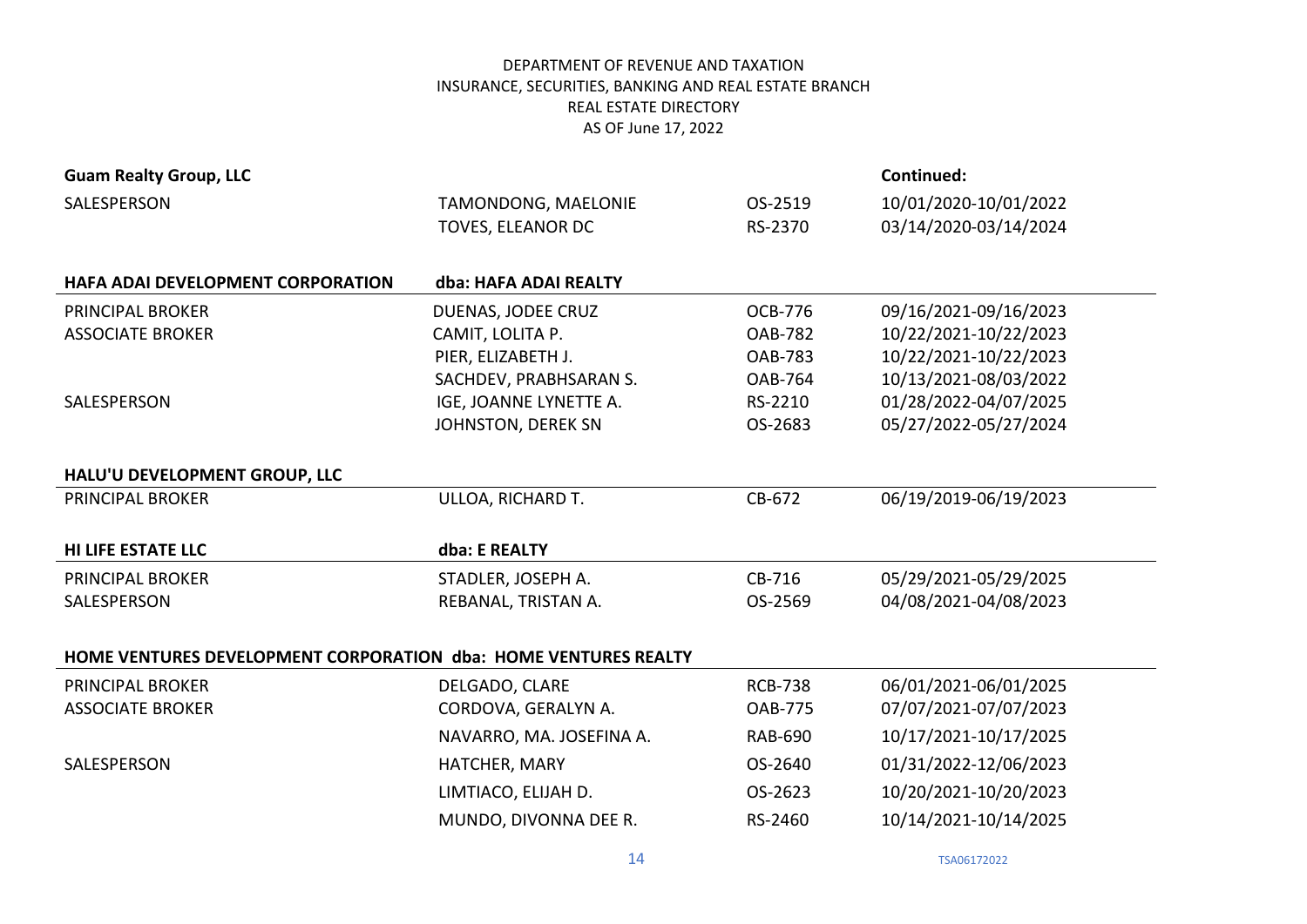| <b>Home Ventures Development Corporation</b> |                              |                | Continued:            |
|----------------------------------------------|------------------------------|----------------|-----------------------|
| SALESPERSON                                  | PAMA, CHRISTINE A.           | OS-2364        | 02/02/2020-02/02/2024 |
|                                              | PARAS, GIAN M.               | OS-2615        | 08/31/2021-08/31/2023 |
|                                              | RESPICIO, FABRIENNE A. C.    | RS-2377        | 04/27/2020-04/27/2024 |
|                                              | SACHDEV, HARMOHANJIT         | RS-1706        | 10/02/2020-10/02/2024 |
|                                              | SISKIN, CHRISTINA L.         | RS-2092        | 11/24/2021-08/09/2022 |
|                                              | VILLAVERDE, NOLI O.          | RS-246         | 06/03/2019-01/23/2023 |
|                                              | WADE, CRAIG R.               | RS-2404        | 01/03/2021-01/03/2025 |
| HORIZON PROPERTIES, INC.                     |                              |                |                       |
| <b>PRINCIPAL BROKER</b>                      | MILLER, MARIA                | CB-648         | 02/12/2021-02/12/2025 |
| SALESPERSON                                  | CRUZ, ELLEN JEAN             | RS-2269        | 07/24/2018-07/24/2022 |
|                                              | DHARRAJ, NICOLE              | OS-2516        | 08/12/2020-08/12/2022 |
|                                              | FEJERAN, JOLEEN L. G.        | RS-2434        | 05/21/2021-05/21/2025 |
|                                              | LEON GUERRERO, MARIA LIZA D. | RS-2433        | 05/20/2021-05/20/2025 |
|                                              | TAITANO, MICHELLE HOPE       | RS-2431        | 05/09/2021-05/09/2025 |
| <b>HWA YOUNG CHUNG</b>                       | dba: GOLD GATE REALTY        |                |                       |
| <b>BROKER</b>                                | CHUNG, HWA YOUNG             | <b>RB-658</b>  | 04/13/2022-04/13/2026 |
| <b>IDEAL REALTY LLC</b>                      |                              |                |                       |
| PRINCIPAL BROKER                             | PAN, KAREN Z.                | CB-680         | 07/23/2020-07/23/2024 |
| <b>ASSOCIATE BROKER</b>                      | <b>GUTIERREZ, JING GAO</b>   | <b>OAB-790</b> | 02/09/2022-02/09/2024 |
| SALESPERSON                                  | HACK, HEATHER JOY            | RS-2333        | 07/07/2019-07/07/2023 |
|                                              | HERREROS, MICHAEL S.         | OS-2658        | 02/16/2022-02/16/2024 |
|                                              | YAN, LIN                     | OS-2679        | 05/23/2022-05/23/2024 |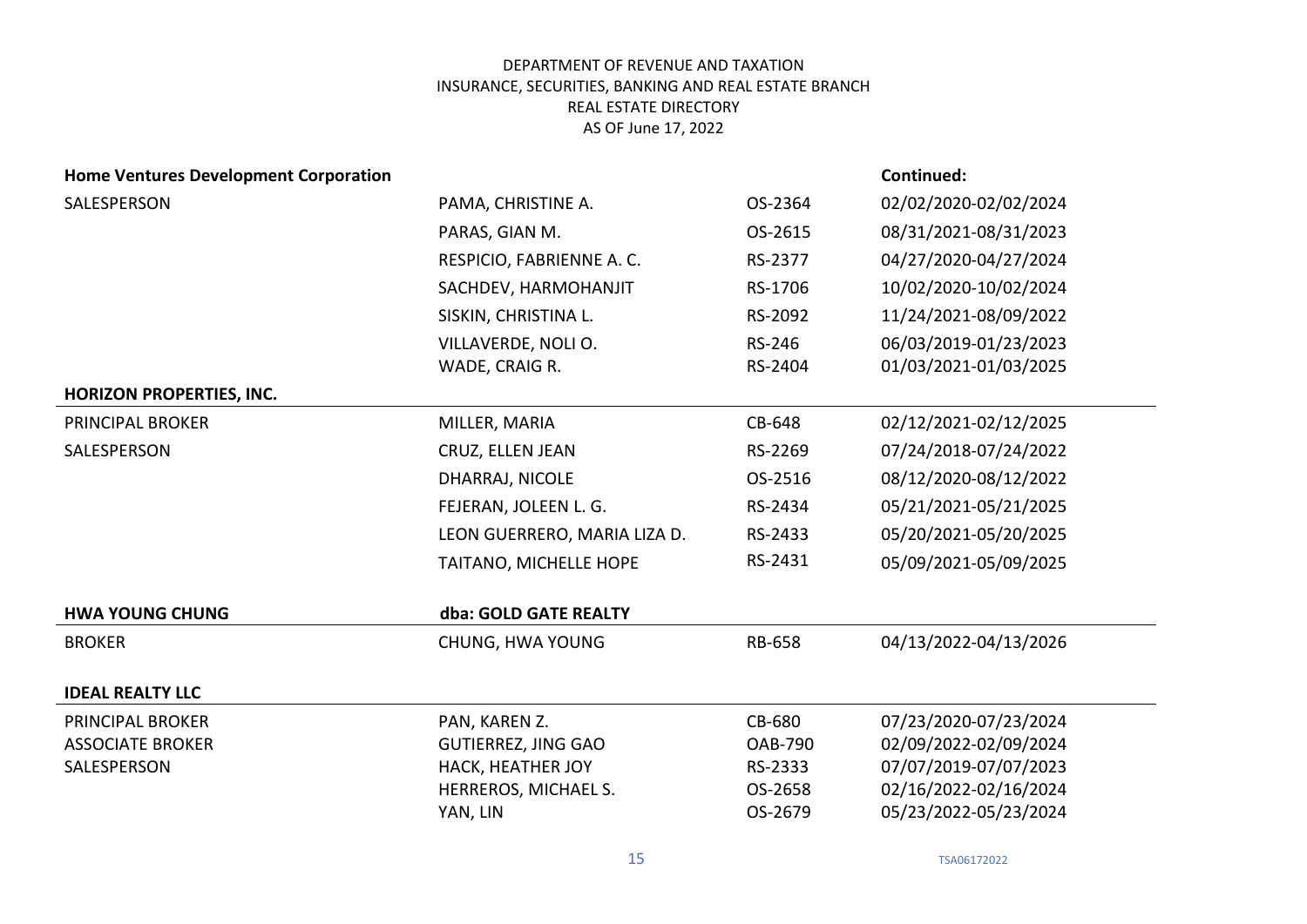| <b>INFINITY REALTY, LLC</b> | dba: INFINITY REALTY      |                |                       |
|-----------------------------|---------------------------|----------------|-----------------------|
| PRINCIPAL BROKER            | DONDOYANO, JOANN S.       | <b>RCB-720</b> | 05/16/2020-05/16/2024 |
| SALESPERSON                 | BAMBA, JOSHUA P.S.        | OS-2610        | 08/13/2021-08/13/2023 |
|                             | <b>BASU, ROMA</b>         | RS-2426        | 04/30/2021-04/30/2025 |
|                             | CALMA, MEDILYN C.         | OS-2576        | 01/25/2022-04/26/2023 |
|                             | CHEN, ZEHUA               | OS-2562        | 03/23/2021-03/23/2023 |
|                             | CLOUD, BIANCA MARIE       | RS-2246        | 01/06/2022-01/06/2026 |
|                             | <b>ESTELLA, RHEA C.</b>   | OS-2613        | 08/27/2021-08/27/2023 |
|                             | FEJERAN, CHELSEA          | OS-2577        | 01/31/2022-04/26/2023 |
|                             | LEDDY, ALEXANDRIA SANCHEZ | RS-2270        | 08/16/2019-07/24/2022 |
|                             | MILANEZ, JOCYLENE         | RS-326         | 08/22/2019-01/08/2023 |
|                             | MONIZ, KAMUELA K.         | OS-2638        | 01/31/2022-11/30/2023 |
|                             | MUNA, RAITANO             | OS-2677        | 05/12/2022-05/12/2024 |
|                             | SABLAN, GELICA B.         | RS-2436        | 06/07/2021-06/07/2025 |
|                             | SARMIENTO, JENNY L.D.     | RS-2315        | 02/18/2022-04/06/2023 |
|                             | SMITH, KATRINA            | OS-2620        | 01/31/2022-10/11/2023 |
|                             | TUASON, RAMON EDUARDO     | RS-2424        | 04/29/2021-04/29/2025 |
|                             | YANGER, JEANIE MARIE C.   | RS-2372        | 10/15/2021-04/01/2025 |
|                             | ZAPATOS, ALEXANDRA JAY B. | RS-0238        | 11/12/2020-11/12/2024 |
|                             |                           |                |                       |
| <b>INTERGLOBAL, INC.</b>    | dba: REALTYONE PACIFIC    |                |                       |
| PRINCIPAL BROKER            | COLSON, WENDY H.          | CB-626         | 08/08/2018-08/08/2022 |
| <b>ASSOCIATE BROKER</b>     | LABRADOR, CHARLIE M.      | <b>OAB-769</b> | 04/14/2021-04/14/2023 |
|                             | LABRADOR, MYRNA HABLERO   | <b>OAB-762</b> | 07/15/2020-07/15/2022 |
| SALESPERSON                 | BISCOE, GLENN C.          | RS-397         | 10/28/2018-10/28/2022 |
|                             | FEJERANG, CARINA          | RS-2276        | 07/26/2018-07/26/2022 |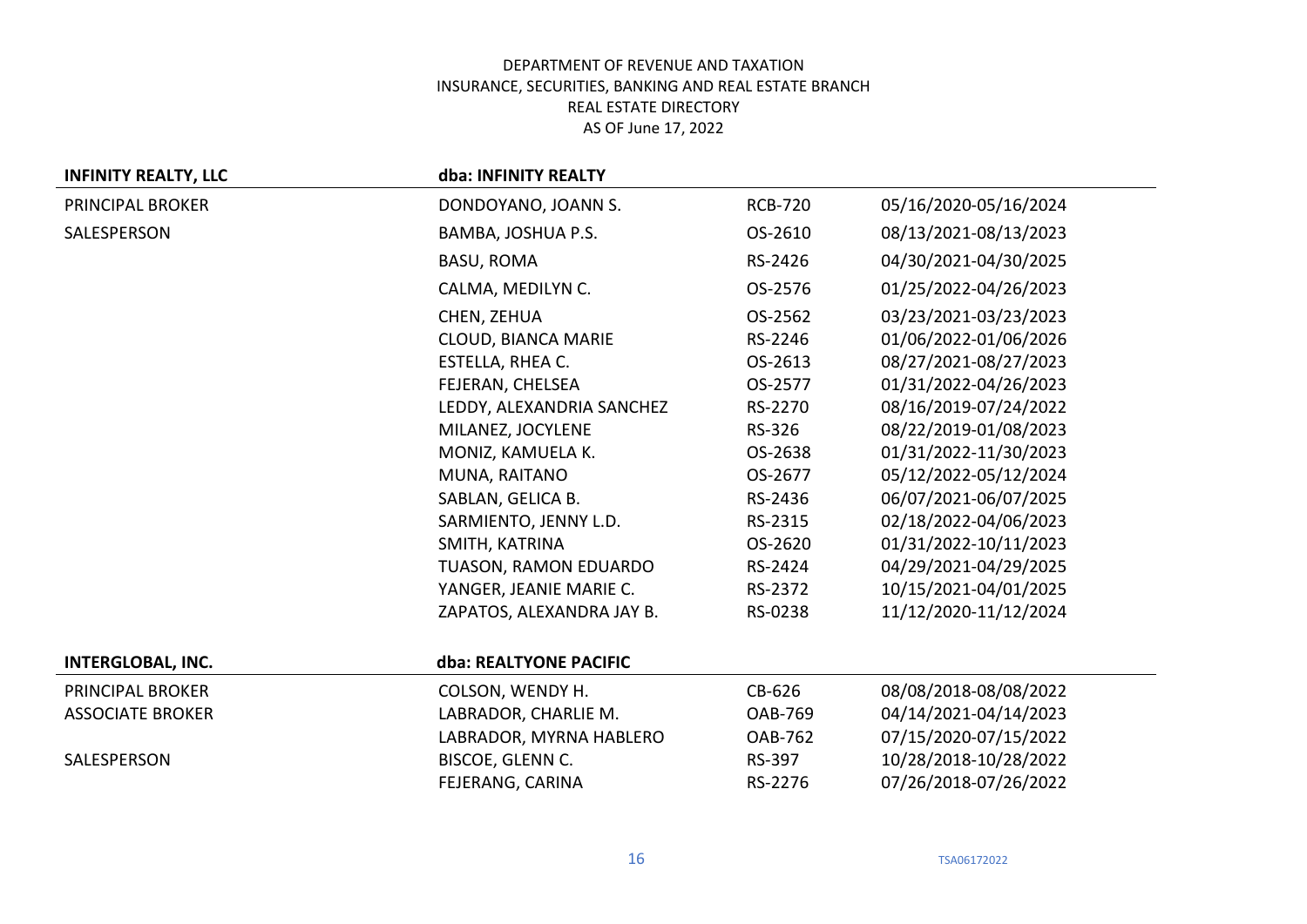| <b>IPROPERTIES LLC</b>  | dba: CORAL SEA REAL ESTATE |                |                       |
|-------------------------|----------------------------|----------------|-----------------------|
| PRINCIPAL BROKER        | SHANKAR, INDU P.           | CB-731         | 04/09/2020-06/02/2024 |
| <b>ASSOCIATE BROKER</b> | CABUHAT, LOISA MALIJAN     | <b>RAB-750</b> | 11/07/2021-11/07/2025 |
|                         | CAMBELL, CARL SCOTT        | <b>RAB-734</b> | 04/24/2021-04/24/2025 |
|                         | GOGINENI, RAVINDRA B.      | <b>OAB-749</b> | 11/15/2021-11/15/2023 |
|                         | LEE, DIANE LICANTO         | AB-272         | 10/21/2020-10/21/2024 |
| SALESPERSON             | <b>BROWN, HSIANG LAN</b>   | RS-1985        | 06/09/2020-06/09/2024 |
|                         | CHANG, SU HUI              | RS-2196        | 12/31/2020-12/31/2024 |
|                         | CHEN, HSIU HUA             | RS-1950        | 10/20/2019-10/20/2023 |
|                         | DE RAMOS, EUSEBIO L. JR.   | RS-2444        | 08/22/2021-08/22/2025 |
|                         | DRISCOLL, MYLES O.         | OS-2278        | 04/25/2019-08/11/2022 |
|                         | FONSECA, ASHLEY R.         | RS-2067        | 10/31/2021-10/31/2025 |
|                         | IGNACIO, ELIZABETH I.      | RS-1791        | 06/18/2021-06/18/2025 |
|                         | LACSON, MARIA LOURDER S.   | RS-1705        | 03/12/2020-03/12/2024 |
|                         | LAYA, JOBY                 | RS-2227        | 08/31/2021-08/31/2025 |
|                         | LAYAO, JEANETTE T          | RS-1395        | 08/10/2021-08/10/2025 |
|                         | LOBO, RONNIE D.            | RS-267         | 06/20/2020-06/20/2024 |
|                         | MA, TOM ZHIYUAN            | RS-2408        | 01/29/2021-01/29/2025 |
|                         | MAYFIELD, STEPHANIE B.     | RS-2040        | 06/02/2021-06/02/2025 |
|                         | PARK, MICHAEL JE           | RS-334         | 03/26/2021-03/26/2025 |
|                         | SACHDEV, INDRA MOHINI      | RS-1777        | 08/04/2021-08/04/2025 |
|                         | SHARMA, VIJAY HARESH       | RS-2059        | 09/02/2021-09/02/2025 |
|                         | SUKOLA, NOEMI B.           | RS-1652        | 05/18/2019-05/18/2023 |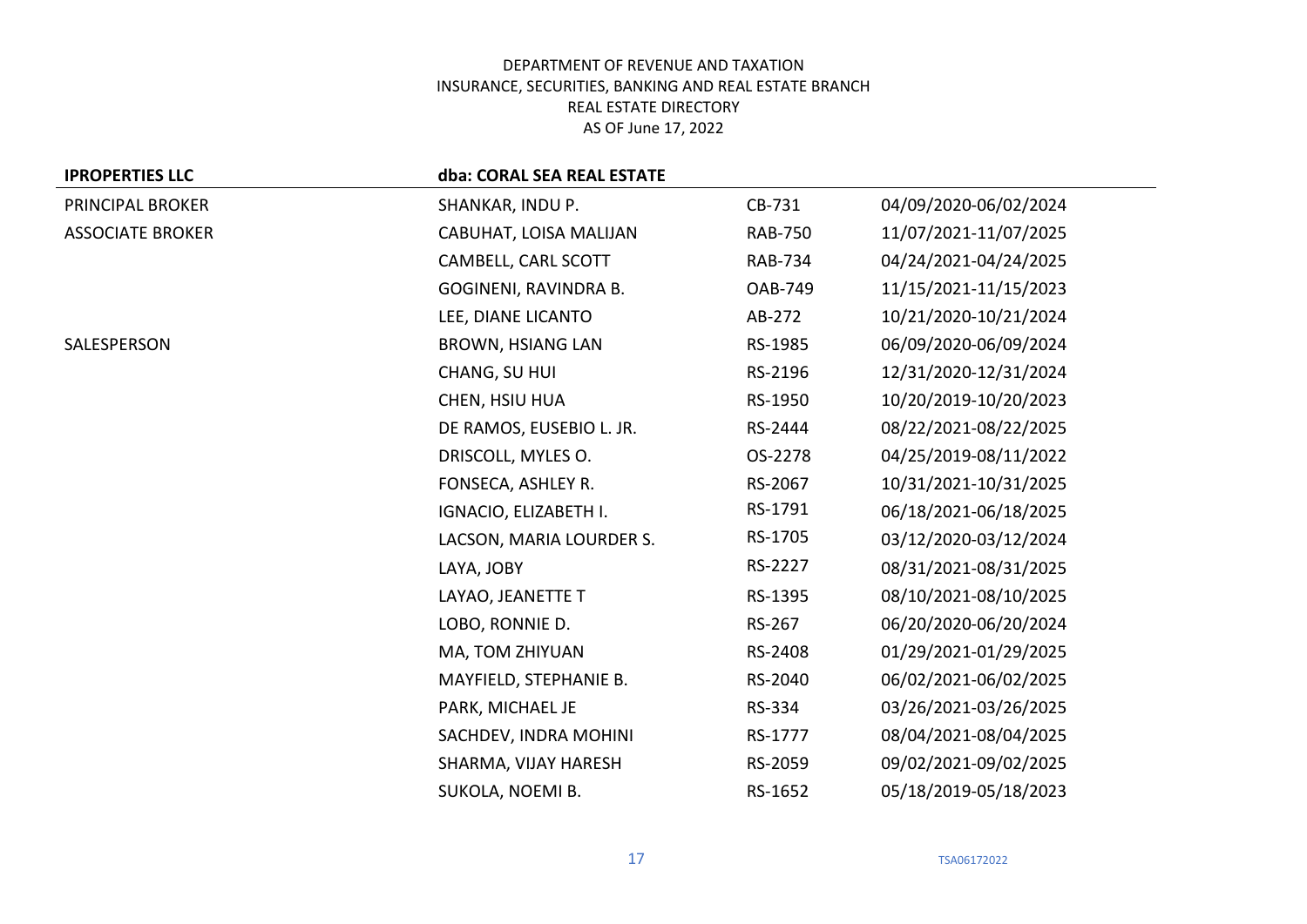| iProperties LLC                    |                                |                | Continued:            |
|------------------------------------|--------------------------------|----------------|-----------------------|
| SALESPERSON                        | TAGURA, ROBERT M.G.            | OS-2565        | 04/05/2021-04/05/2023 |
|                                    | TAIJERON, LENACIA G.           | OS-2571        | 04/09/2021-04/09/2023 |
|                                    | WAN, CHARLES                   | RS-2464        | 10/22/2021-10/22/2025 |
|                                    | YU, ZHANYI GAO                 | RS-2221        | 06/30/2021-06/30/2025 |
|                                    | ZHANG, JUN LING                | OS-2556        | 03/08/2021-03/08/2023 |
| <b>ISLAND REALTY GUAM, LLC</b>     |                                |                |                       |
| <b>BROKERS</b>                     | HOWARD, MARTIN W.              | <b>RCB-656</b> | 01/21/2022-01/21/2026 |
| <b>ASSOCIATE BROKER</b>            | HOWARD, JENNIFER R.            | <b>OAB-771</b> | 05/18/2021-05/18/2023 |
| SALESPERSON                        | ALCAIRO, CAITLIN A. M.         | OS-2631        | 11/12/2021-11/12/2023 |
|                                    | ALCAIRO, LILIA M.              | OS-2585        | 08/13/2021-05/14/2023 |
|                                    | <b>BALAN, LIEZL RANAE</b>      | RS-2480        | 01/23/2022-01/23/2026 |
|                                    | NUCUM II, REYNALDO P.          | RS-2440        | 11/08/2021-08/07/2025 |
|                                    | PUZAN, MARIFE D.L.             | OS-2594        | 06/08/2021-06/08/2023 |
|                                    |                                |                |                       |
| JCL REAL ESTATE PROFESSIONALS, LLC | dba: GUAM ESTATE PROFESSIONALS |                |                       |
| <b>PRINCIPAL BROKER</b>            | LEGASPI, MARIA CRISTINA B.     | <b>RCB-758</b> | 03/09/2022-03/09/2026 |
| SALESPERSON                        | CALISAY, GLENDA P.             | OS-2657        | 02/11/2022-02/11/2024 |
|                                    | DEL CASTILLO, JEANNIE JOSE     | OS-2510        | 07/30/2020-07/30/2022 |
|                                    | EVANGELISTA, JIMMY E.          | RS-2490        | 06/15/2022-06/15/2026 |
|                                    | NAUTA, TAMARA LA               | OS-2663        | 03/23/2022-03/23/2024 |
|                                    | PAGSISIHAN, ERIC P.            | OS-2662        | 03/22/2022-03/22/2024 |
|                                    | SON, THOMAS H.                 | OS-2551        | 02/02/2021-02/02/2023 |
| <b>JON BARR MCDONALD</b>           | dba: JBM REALTY                |                |                       |
|                                    |                                |                |                       |
| <b>BROKER</b>                      | MCDONALD, JON BARR             | RB-211         | 02/21/2020-02/21/2024 |
|                                    | 18                             |                | TSA06172022           |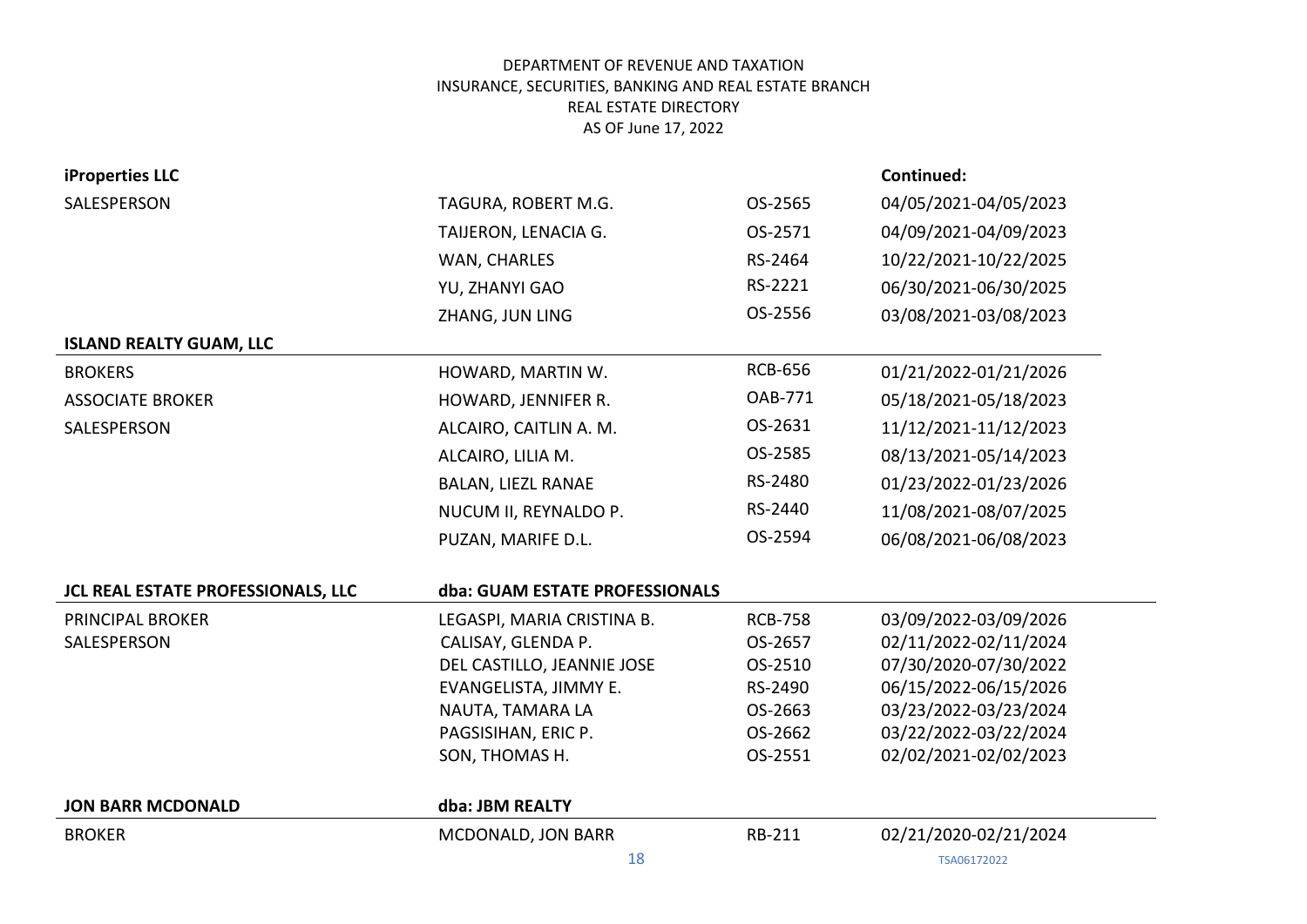| <b>JOSEPH ADA</b>                    | dba: PACIFICO REALTY GUAM |                |                       |
|--------------------------------------|---------------------------|----------------|-----------------------|
| <b>BROKER</b>                        | ADA, JOSEPH F.            | RB-103         | 11/19/2018-11/19/2022 |
|                                      |                           |                |                       |
| <b>JOSEPHH C. PEREDA</b>             | dba: AT HOME REALTY       |                |                       |
| PRINCIPAL BROKER                     | PEREDA, JOSEPH            | RB-269         | 05/27/2021-05/27/2025 |
| SALESPERSON                          | WONG, WING KAI            | RS-250         | 04/08/2019-04/08/2023 |
| KEYSTONE PACIFIC REALTY CORPS., LTD. |                           |                |                       |
| <b>PRINCIPAL BROKER</b>              | LIU, LOUIS                | <b>RCB-600</b> | 05/05/2021-05/05/2025 |
| SALESPERSON                          | LIU, KEN K.               | RS-1845        | 11/19/2018-11/19/2022 |
|                                      | URBANO, CINDY JONES R.    | RS-2023        | 01/05/2021-01/05/2025 |
|                                      |                           |                |                       |
| <b>KLETONETTE B. ARTERO</b>          | dba: ARTERO REALTY        |                |                       |
| PRINCIPAL BROKER                     | ARTERO, KLETONETTE B.     | RB-641         | 11/09/2019-11/09/2023 |
| SALESPERSON                          | ARTERO, MATTHEW P.        | OS-2495        | 06/23/2020-06/23/2022 |
| <b>KUN HO RHEE</b>                   | dba: NATIONAL REALTY      |                |                       |
|                                      |                           |                |                       |
| <b>PRINCIPAL BROKER</b>              | RHEE, KUN HO              | <b>RB-240</b>  | 05/25/2022-05/25/2026 |
| <b>ASSOCIATE BROKER</b>              | RHEE, EARL S.             | <b>OAB-799</b> | 06/03/2022-06/03/2024 |
|                                      |                           |                |                       |
| <b>KTS INVESTMENT LLC</b>            | dba: TING REALTY          |                |                       |
| <b>PRINCIPAL BROKER</b>              | <b>SUN, TING TAO</b>      | CB-703         | 11/29/2018-11/29/2022 |
| SALESPERSON                          | CHUNG, CHI HUANG          | 0S-2497        | 03/18/2022-07/06/2022 |
|                                      | HUNG, WINNIE CHIA WEN     | RS-2363        | 01/25/2020-01/25/2024 |
|                                      | MANCUSO JR., JOSEPH       | RS-2392        | 01/26/2021-01/26/2025 |
|                                      | SWENSON, CHRISTOPHER E.   | RS-2391        | 03/29/2021-03/29/2025 |
|                                      | WU, SHANA                 | RS-1695        | 03/22/2022-03/03/2025 |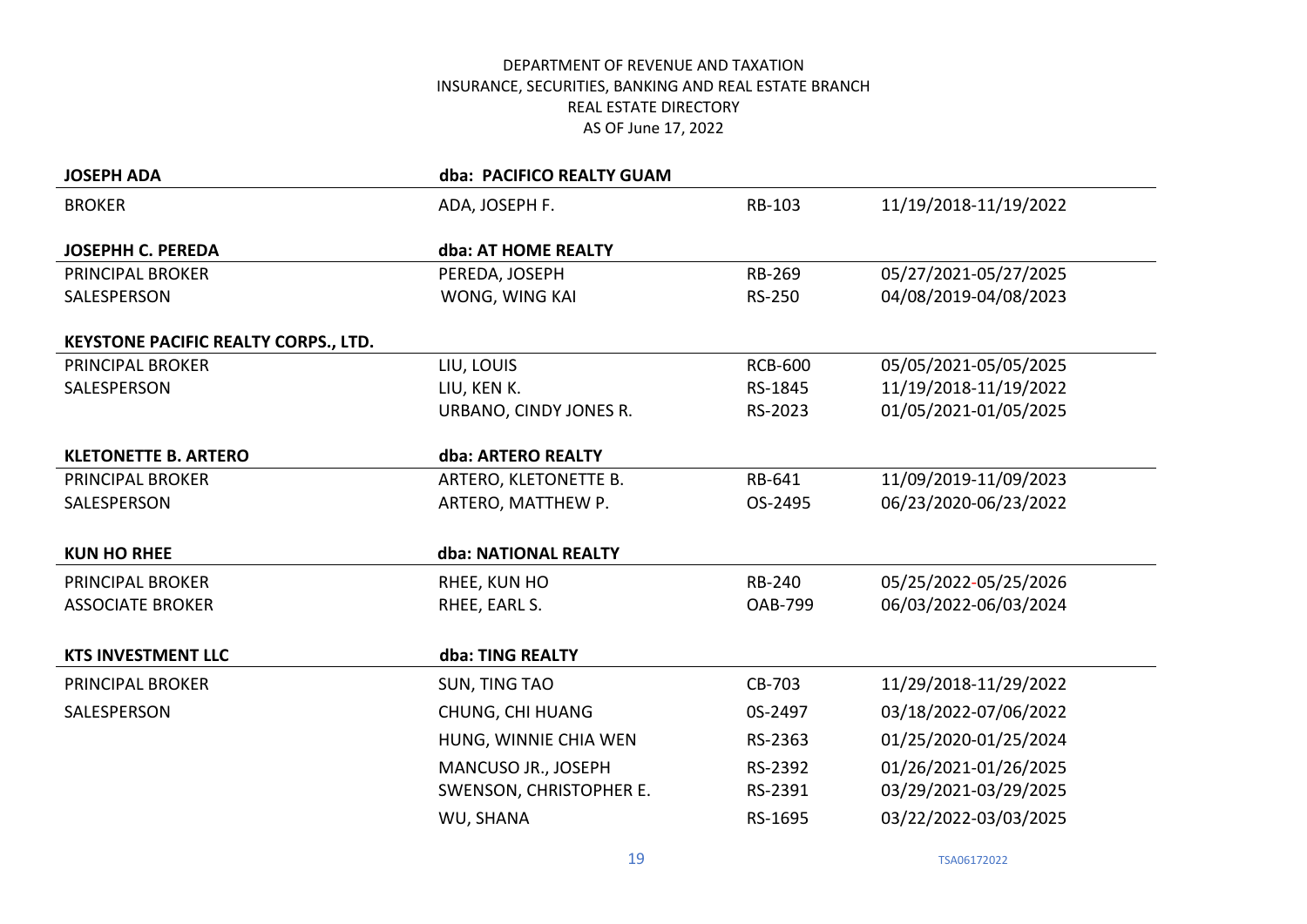### **LANDMARK REALTY GROUP & SERVICES, LLC**

| PRINCIPAL BROKER            | SACHDEJ, RONG                   | <b>RB-552</b>  | 02/20/2019-02/20/2023 |
|-----------------------------|---------------------------------|----------------|-----------------------|
| SALESPERSON                 | CHAVEZ, DOROTHY D.              | RS-214         | 08/12/2021-08/12/2025 |
|                             | FU, JUI-TZE                     | RS-2199        | 04/20/2021-04/20/2025 |
|                             | <b>GUEVARA, JADE RENE PEREZ</b> | RS-2338        | 08/08/2019-08/08/2023 |
|                             | <b>GUEVARA, JANINE PEREZ</b>    | RS-1634        | 08/08/2021-08/08/2025 |
|                             | JOSEPH, MATHEW P.               | OS-2560        | 03/18/2021-03/18/2023 |
|                             | MAKEPEACE, ANNIE MESA           | OS-2550        | 02/02/2021-02/02/2023 |
|                             | MAKEPEACE, GLEN R.              | RS-1887        | 10/23/2018-10/23/2022 |
|                             | RAMSEY, ROSE F.                 | RS-1770        | 02/26/2019-02/26/2023 |
|                             | SACHDEJ, SUNAINA                | OS-2509        | 07/28/2020-07/28/2022 |
|                             | TAKANO-GARCIA, REBECCA          | RS-2468        | 11/21/2021-11/21/2025 |
|                             | ZHANG, XIAOLI                   | RS-2453        | 09/12/2021-09/12/2025 |
|                             |                                 |                |                       |
| LATTE STONE PROPERTIES, LLC |                                 |                |                       |
| PRINCIPAL BROKER            | PANGELINAN, FRANK J.            | CB-631         | 01/14/2019-01/14/2023 |
| <b>ASSOCIATE BROKER</b>     | GUTIERREZ, NAEDYNE MARIA        | <b>RAB-711</b> | 07/05/2019-07/05/2023 |
|                             | ULLOA, RICHARD T.               | AB-671         | 06/19/2019-06/19/2023 |
| SALESPERSON                 | CALAOR, JERI C.                 | RS-2243        | 12/04/2021-12/04/2025 |
|                             | CARBULLIDO, RITA B.             | RS-1940        | 12/01/2020-09/08/2023 |
|                             | CLARK, ANNA MARIE               | RS-2375        | 04/17/2020-04/17/2024 |
|                             | CRUZ, SANDRA MAE P.             | RS-2079        | 02/17/2022-02/17/2026 |
|                             | CRUZ-QUINTANILLA, VANGIE LYNN   | RS-1732        | 07/06/2021-07/06/2025 |

**20** TSA06172022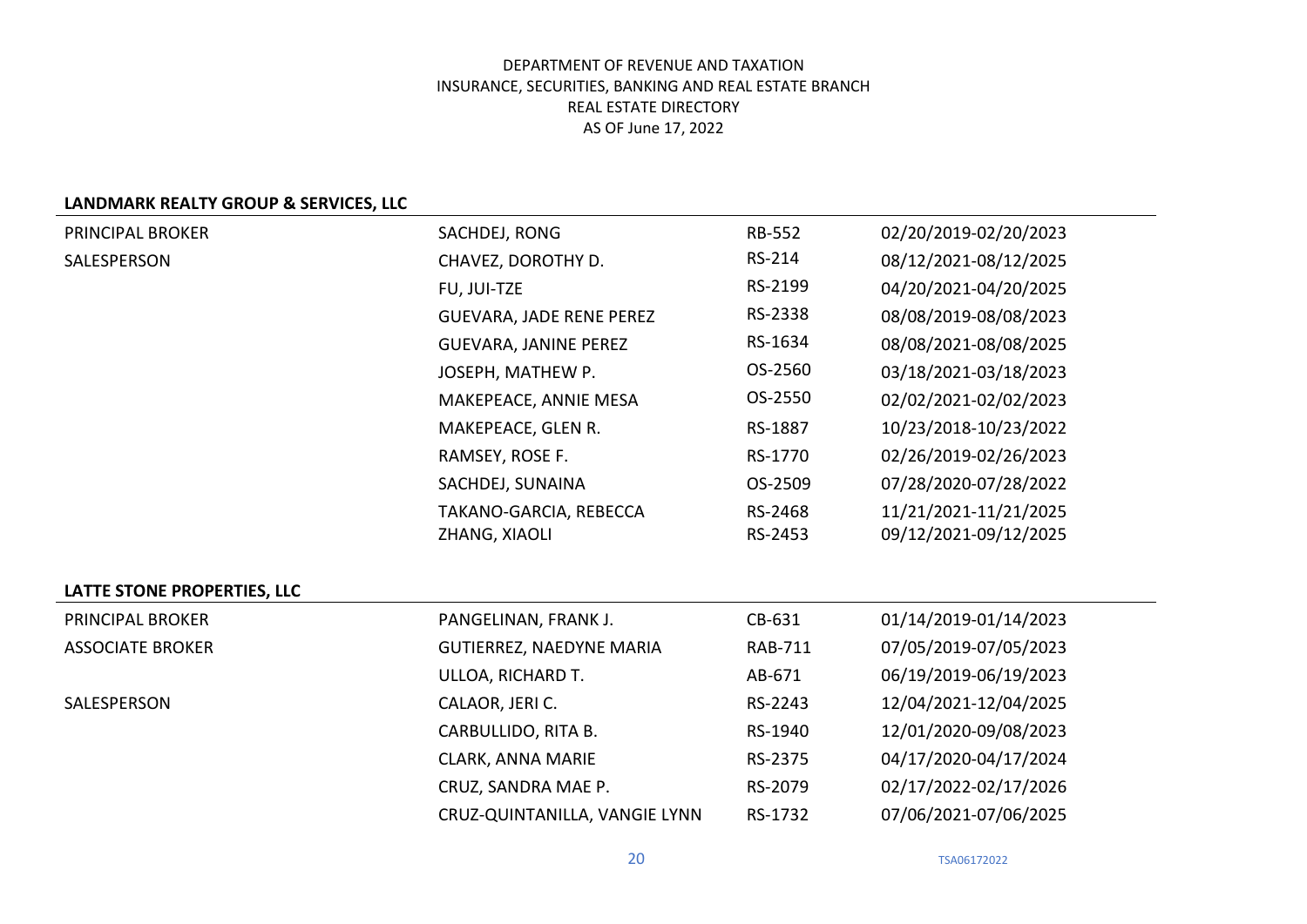# **Latte Stone Properties, LLC Continued:**

|                                |                           | 10/20/2020-10/20/2024 |
|--------------------------------|---------------------------|-----------------------|
| DAMIAN, JOSEPHINE L.G.         | RS-1871                   | 03/31/2019-03/31/2023 |
| GARRIDO, EARL J.               | RS-1723                   | 07/07/2020-07/07/2024 |
| <b>KWEK, LUCY PARK</b>         | RS-2143                   | 10/06/2021-10/06/2025 |
| LUJAN, MARION SABLAN           | RS-2255                   | 03/17/2022-03/17/2026 |
| LUJAN, VERONICA                | RS-222                    | 07/29/2021-07/29/2025 |
| PANGELINAN, STEPHEN H. P.      | RS-1692                   | 12/28/2019-12/28/2023 |
| PEREZ, MARILYN L.              | RS-2036                   | 04/28/2020-04/28/2024 |
| SUDO, ANGELA MARIE             | RS-1984                   | 06/06/2020-06/06/2024 |
| TORRES, JESSE DAVID            | RS-2447                   | 03/17/2022-08/28/2025 |
| <b>WARREN, RANDALL S.</b>      | RS-2127                   | 07/05/2019-07/05/2023 |
| WILLIAMS, JOR-EL J.            | RS-2223                   | 07/23/2021-07/23/2025 |
| ZEMECKI, BRUCE E.              | RS-2228                   | 09/02/2021-09/02/2025 |
| dba: CHING LAXAMANA REALTY     |                           |                       |
| LAXAMANA, CHRISTOPHER          | RB-274                    | 08/21/2021-08/21/2025 |
|                                |                           |                       |
| ROBERTS, THOMAS L.             | CB-554                    | 09/18/2019-09/18/2023 |
|                                |                           |                       |
| dba: L REALTY                  |                           |                       |
| SUDA, LINDA LIN                | RB-174                    | 07/23/2021-07/23/2025 |
| dba: GUAM REALTY INTERNATIONAL |                           |                       |
|                                | COSICO, NARCISO HERNANDEZ | RS-2008               |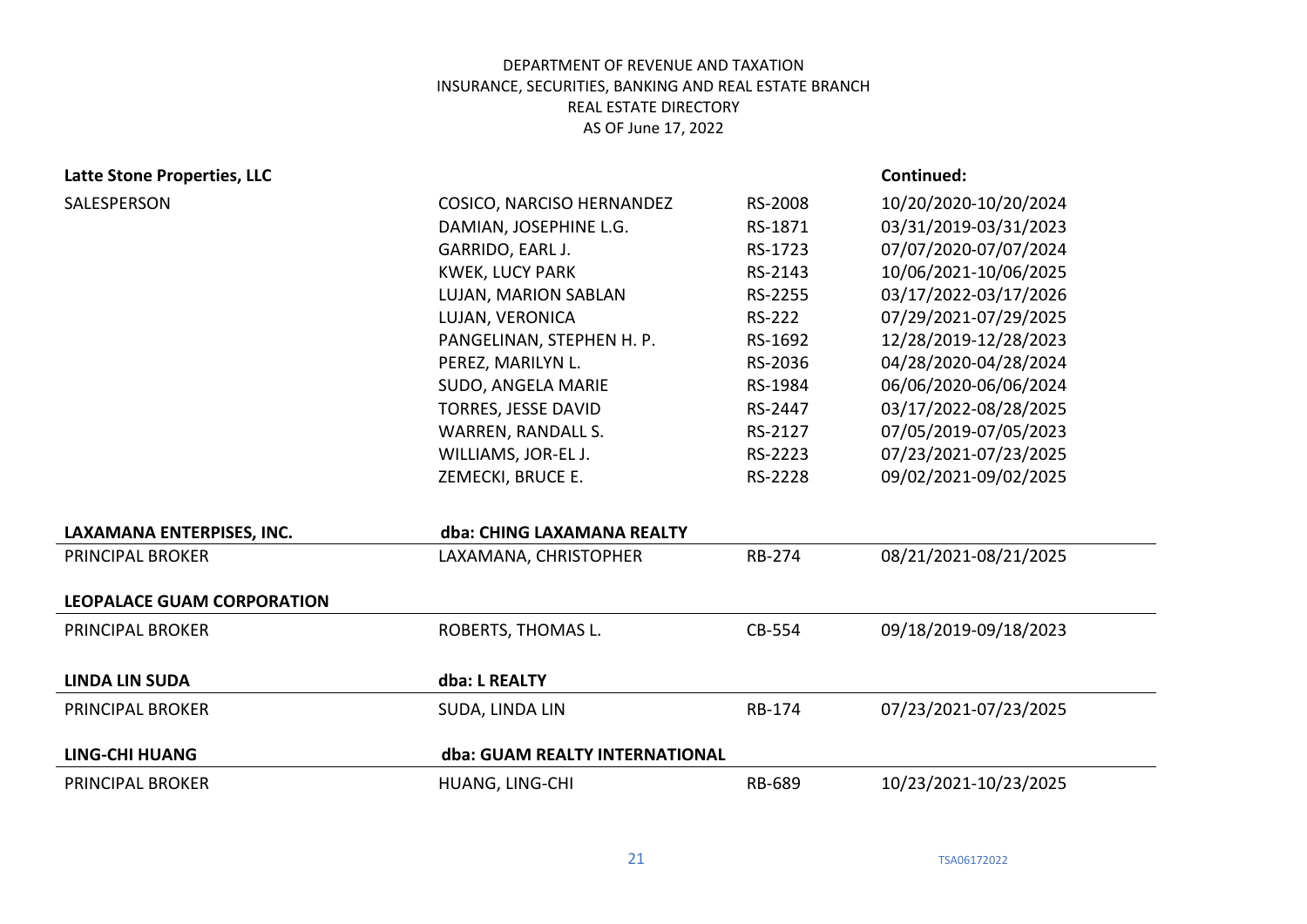| Ling-Chi Huang                |                              |                | Continued:            |
|-------------------------------|------------------------------|----------------|-----------------------|
| SALESPERSON                   | CHEN, YI SHOU                | OS-2554        | 02/22/2021-02/22/2023 |
|                               | FONG, MELODY C.              | OS-2496        | 07/01/2020-07/01/2022 |
|                               | LU, PING-YUAN                | OS-2548        | 01/28/2021-01/28/2023 |
|                               | NG, SHUK YING                | OS-2546        | 04/25/2022-01/26/2023 |
|                               | SU, AN HAO C.                | RS-2383        | 07/07/2020-07/07/2024 |
|                               | YANG, CHEN-YI                | OS-2547        | 01/28/2021-01/28/2023 |
|                               |                              |                |                       |
| <b>LG &amp; G CORPORATION</b> | dba: TODAY'S REALTY          |                |                       |
| PRINCIPAL BROKER              | <b>GODWIN, ANTHONY</b>       | <b>RCB-241</b> | 11/06/2019-11/06/2023 |
| <b>ASSOCIATE BROKERS</b>      | BRADY, BEVERLY, ALERTA       | <b>RAB-735</b> | 04/26/2021-04/26/2025 |
|                               | COUZIJN, DENNIS E            | <b>RAB-706</b> | 05/24/2019-05/24/2023 |
|                               | <b>ESTES, VICKI ANDERSON</b> | <b>RAB-540</b> | 07/30/2019-07/30/2023 |
|                               | LIN, JUN                     | AB-565         | 03/24/2020-03/24/2024 |
|                               | PAHL, DUANE C.               | <b>RAB-756</b> | 02/12/2022-02/12/2026 |
|                               | PAXTON, JULIE M.             | <b>RAB-101</b> | 04/05/2019-04/05/2023 |
|                               | YOW, ALEXANDRIA GOULD        | <b>RAB-516</b> | 10/12/2021-10/12/2025 |
| SALESPERSON                   | ADA, KIMBERLY                | RS-2283        | 10/10/2018-10/10/2022 |
|                               | <b>BLAISUS, YUMIKO</b>       | RS-1690        | 11/06/2019-11/06/2023 |
|                               | <b>CALVO, JANET GERBER</b>   | RS-373         | 05/07/2020-05/07/2024 |
|                               | CALVO, JACQUELINE B.         | RS-2402        | 12/05/2020-12/05/2024 |
|                               | CAMACHO, ANGELA MARIE        | RS-1562        | 03/30/2019-03/30/2023 |
|                               | CAMPOS, CHRISTINE L. SN      | RS-2354        | 12/06/2019-12/06/2023 |
|                               | <b>GALLAGHER, HUI LIAO</b>   | RS-2194        | 12/15/2020-12/15/2024 |
|                               | <b>JONES, CAROLINE GRACE</b> | OS-2527        | 12/01/2020-12/01/2022 |
|                               | KNAPP, CHAD MT               | RS-2380        | 04/14/2020-04/14/2024 |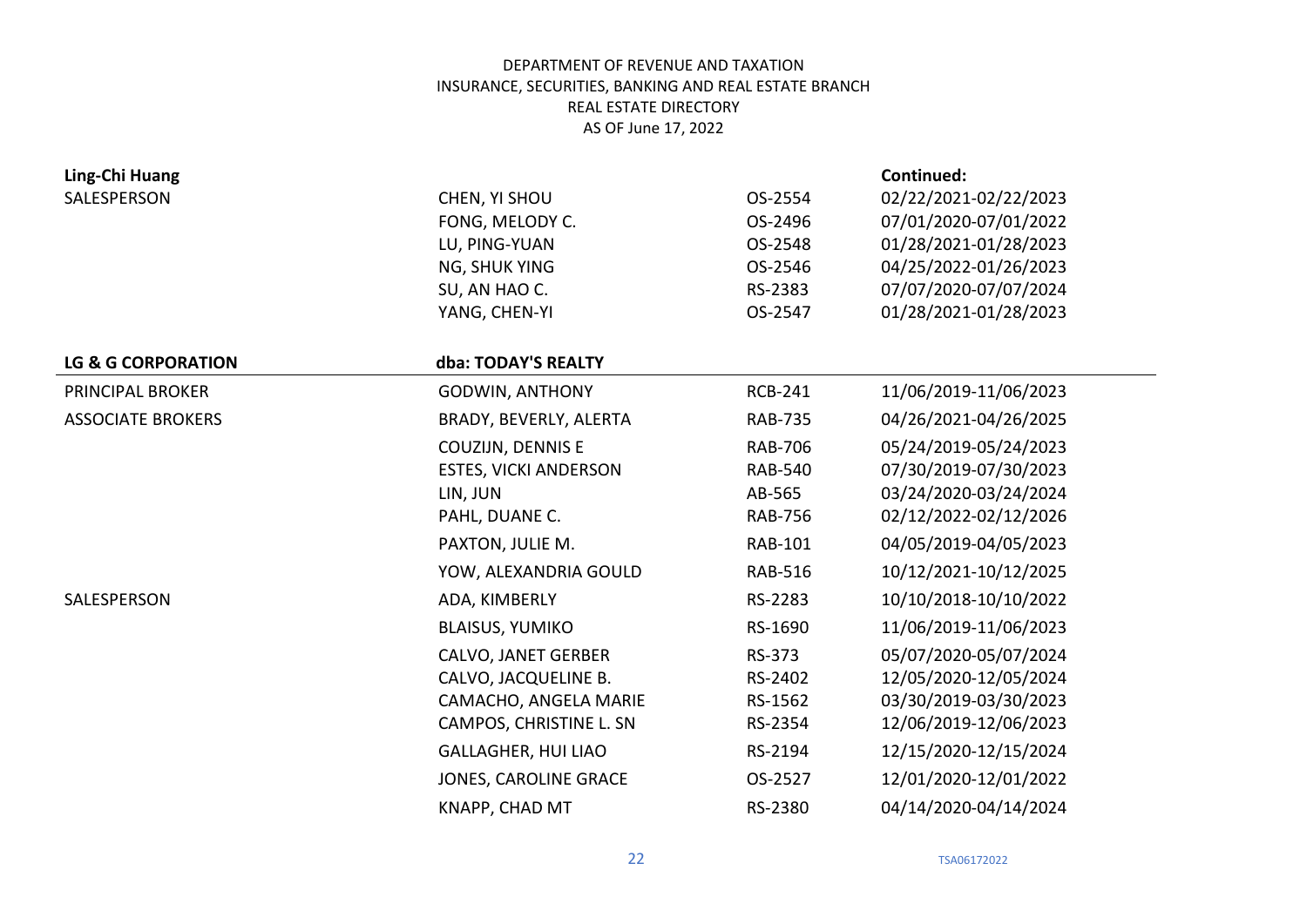| LG & G Corporation      |                        |               | Continued:            |
|-------------------------|------------------------|---------------|-----------------------|
| SALESPERSON             | KUMAR, MICHAEL B.      | RS-2301       | 01/26/2019-01/26/2023 |
|                         | LAURON, NORMAN B.      | RS-2488       | 06/03/2022-06/03/2026 |
|                         | LOUBOUTIN, SHIZUKA     | OS-2669       | 04/08/2022-04/08/2024 |
|                         | MESA, CARMEN Q.        | RS-356        | 07/27/2019-07/27/2023 |
|                         | NAPUTI, SUZANNE E. U.  | RS-1925       | 05/28/2019-05/28/2023 |
|                         | RUPLEY, RAYMOND EDWARD | RS-2027       | 01/24/2021-01/24/2025 |
|                         | SAMANIEGO, CLARIZA S.  | RS-2326       | 05/29/2019-05/29/2023 |
| <b>LHL LLC</b>          | dba: PROPERTY SHOP     |               |                       |
| PRINCIPAL BROKER        | LAW, PHILIP            | CB-721        | 07/22/2020-07/22/2024 |
| SALESPERSON             | BERG, EVAN M.          | OS-2628       | 11/05/2021-11/05/2023 |
|                         | CORTZ, RIZALDY B.      | OS-2542       | 01/12/2021-01/12/2023 |
|                         | CRAWFORD, SAMUEL K.    | OS-2583       | 01/06/2022-05/07/2023 |
|                         | FLORY, JASON JOEL      | RS-2298       | 01/04/2019-01/04/2023 |
|                         | LAWTON, IAN            | RS-2397       | 11/07/2020-11/07/2024 |
|                         | MURDAY, GUOYING HU     | OS-2523       | 10/15/2020-10/15/2022 |
|                         | RICE, HENRY S.         | OS-2570       | 04/09/2021-04/09/2023 |
|                         | VAN SETERS, ANNA P.G.  | RS-2141       | 12/31/2020-10/15/2023 |
| <b>LMD CORPORATION</b>  | dba: SIGNATURE REALTY  |               |                       |
| <b>PRINCIPAL BROKER</b> | DIAZ, REGINA           | <b>CB-700</b> | 08/17/2018-08/17/2022 |
| SALESPERSON             | CHEN, ZHONGMIN         | RS-2287       | 10/18/2018-10/18/2022 |
|                         | DUENAS, MICHELLE A.    | RS-1979       | 04/27/2020-04/27/2024 |
|                         | SANTOS, NORMA J.P.     | RS-2262       | 04/25/2019-04/25/2023 |
|                         |                        |               |                       |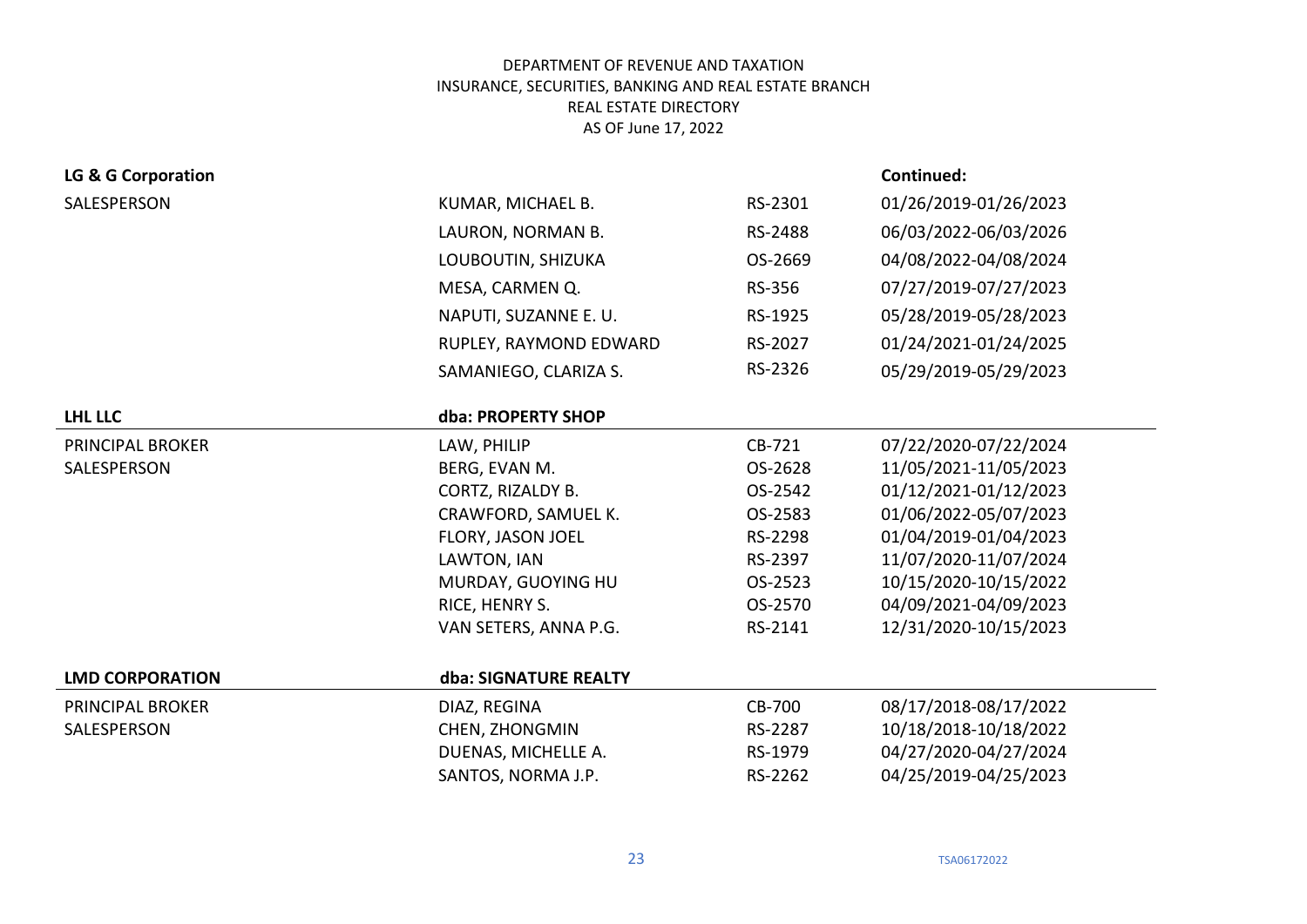| <b>LOURDES M. PEREZ</b>      | dba: LP REALTY                                  |                   |                       |
|------------------------------|-------------------------------------------------|-------------------|-----------------------|
| PRINICPAL BROKER             | PEREZ, LOURDES M.                               | <b>RB-370</b>     | 05/30/2021-05/30/2025 |
| <b>ASSOCIATE BROKER</b>      | ARRIOLA, FRANK P.                               | <b>OAB-779</b>    | 09/08/2021-09/08/2023 |
| SALESPERSON                  | ARRIOLA II, FRANK P.                            | 0S-2564           | 03/30/2021-03/30/2023 |
|                              | MESA, GUADALUPE B.                              | RS-1840           | 01/08/2022-01/08/2026 |
|                              | O'BRIEN, CARMELITA ANN A.                       | OS-2601           | 07/01/2021-07/01/2023 |
|                              | PANGELINAN, LUCRETIA F.                         | RS-1835           | 02/02/2022-02/02/2026 |
|                              | PECON, ANTONIA O.                               | <b>RS-358</b>     | 04/21/2021-05/08/2023 |
|                              | PEREZ, CAROL ANN M.                             | RS-2352           | 11/15/2019-11/15/2023 |
|                              | WANG, SHUFENG                                   | RS-2157           | 03/11/2020-03/11/2024 |
|                              | WELBERT, BRYAN K.                               | OS-2651           | 01/25/2022-01/25/2024 |
|                              |                                                 |                   |                       |
| <b>MAGNA DEVELOPMENT CO.</b> | dba: APEX REALTY                                |                   |                       |
| <b>PRINCIPAL BROKER</b>      | PARMAR, MADHURI                                 | CB-539            | 09/21/2019-09/21/2023 |
|                              |                                                 |                   |                       |
| <b>MARIE A. HOBSON</b>       | dba: VALOR HOME REALTY                          |                   |                       |
| <b>PRINCIPAL BROKER</b>      | HOBSON, MARIE A.                                | RB-733            | 06/23/2021-06/23/2025 |
|                              |                                                 |                   |                       |
| <b>MARK FONTENOT</b>         |                                                 |                   |                       |
| <b>PRINCIPAL BROKER</b>      | FONTENOT, MARK                                  | OB-765            | 10/08/2020-10/08/2022 |
| <b>MARK E. WILLIAMS</b>      | dba: ENTERPRISE<br><b>REAL</b><br><b>ESTATE</b> | <b>ASSOCIATES</b> |                       |
| <b>PRINCIPAL BROKER</b>      | WILLIAMS, MARK E.                               | <b>RB-795</b>     | 03/29/2022-03/29/2026 |
|                              |                                                 |                   |                       |
| <b>MICHAEL CHEN</b>          | dba: MICHAEL CHEN REALTY                        |                   |                       |
| <b>PRINCIPAL BROKER</b>      | CHEN, MICHAEL                                   | <b>RB-276</b>     | 12/11/2021-12/11/2025 |
| SALESPERSON                  | TAKASU, HIROMI                                  | RS-2225           | 06/17/2021-06/18/2025 |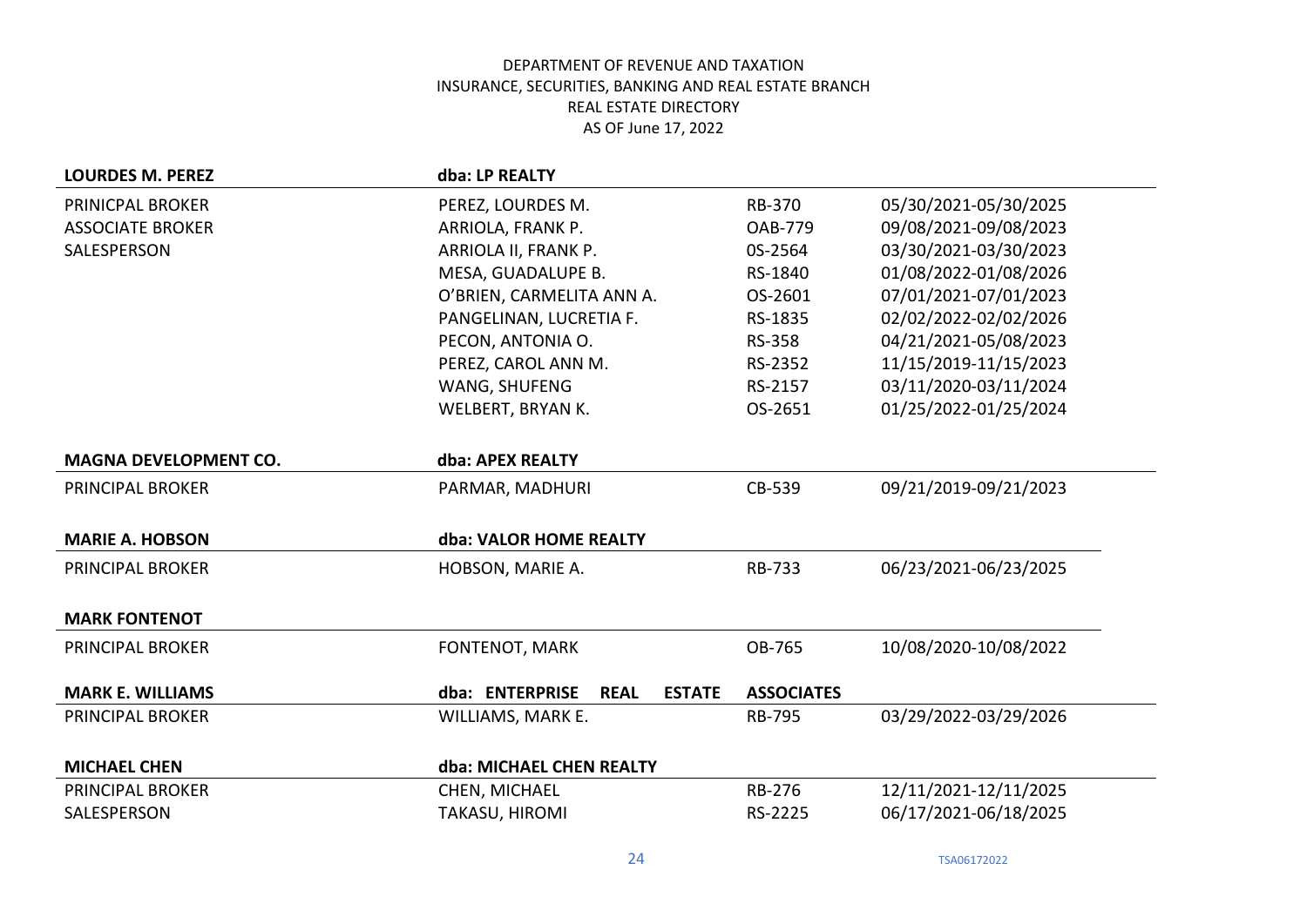| <b>MICHAEL S. LEE</b>             | dba: GLOBAL REALTY            |                |                       |
|-----------------------------------|-------------------------------|----------------|-----------------------|
| <b>PRINCIPAL BROKER</b>           | LEE, MICHAEL S                | <b>RB-268</b>  | 11/19/2019-11/19/2023 |
| SALESPERSON                       | <b>BEJADO, ANTHONY FLORES</b> | RS-1691        | 04/27/2020-04/27/2024 |
|                                   | HOCOG, GEEANA N.              | OS-2532        | 12/30/2020-12/30/2022 |
|                                   |                               |                |                       |
| <b>MODERN REALTY GUAM COMPANY</b> | dba: MODERN REALTY GUAM       |                |                       |
| <b>PRINCIPAL BROKER</b>           | STRICKLAND, JAMES M.          | <b>OCB-767</b> | 03/12/2021-03/12/2023 |
| <b>MONEY RESOURCES, INC.</b>      |                               |                |                       |
| <b>PRINCIPAL BROKER</b>           | PETERSON, CARL L.             | <b>RB-19</b>   | 01/11/2021-01/11/2025 |
| SALESPERSON                       | PETERSON, CLARA O.            | RS-381         | 11/23/2021-11/23/2025 |
|                                   |                               |                |                       |
| <b>NENITA B. MUNA</b>             | dba: WHITEHOUSE REALTY        |                |                       |
| <b>BROKERS</b>                    | MUNA, NENITA B.               | RB-243         | 05/10/2019-05/10/2023 |
| <b>NORMA DEL CARMEN</b>           | dba: ISLE PROPERTIES REALTY   |                |                       |
| <b>PRINCIPAL BROKER</b>           | DEL CARMEN, NORMA             | RB-262         | 06/01/2021-06/01/2025 |
| ONE BLUE WATER, INC.              | dba: SKY MANAGEMENT           |                |                       |
| <b>PRINCIPAL BROKER</b>           | TANAKA, JR., THOMAS V.        | CB-708         | 06/12/2019-06/12/2023 |
| PACIFIC PEARL PROPERTIES, LLC     | dba: PACIFIC PEARL PROPERTIES |                |                       |
| <b>PRINCIPAL BROKER</b>           | ROBATO, CECILIA T. YAO        | CB-242         | 01/14/2019-01/25/2023 |
| SALESPERSON                       | ROBATO, CHELSEA MAE T. YAO    | RS-1899        | 04/02/2019-04/02/2023 |
| PACIFIC RIM MANAGEMENT, INC.      |                               |                |                       |
| <b>PRINCIPAL BROKER</b>           | MARTINEZ, ODESSA              | <b>RCB-697</b> | 04/22/2022-04/22/2026 |
| <b>ASSOCIATE BROKER</b>           | QUICHOCHO, JOLENE             | <b>OAB-760</b> | 06/23/2020-06/23/2022 |
| SALESPERSON                       | <b>GUMATAOTAO, EMILY G.</b>   | OS-2666        | 03/31/2022-03/31/2024 |
|                                   |                               |                |                       |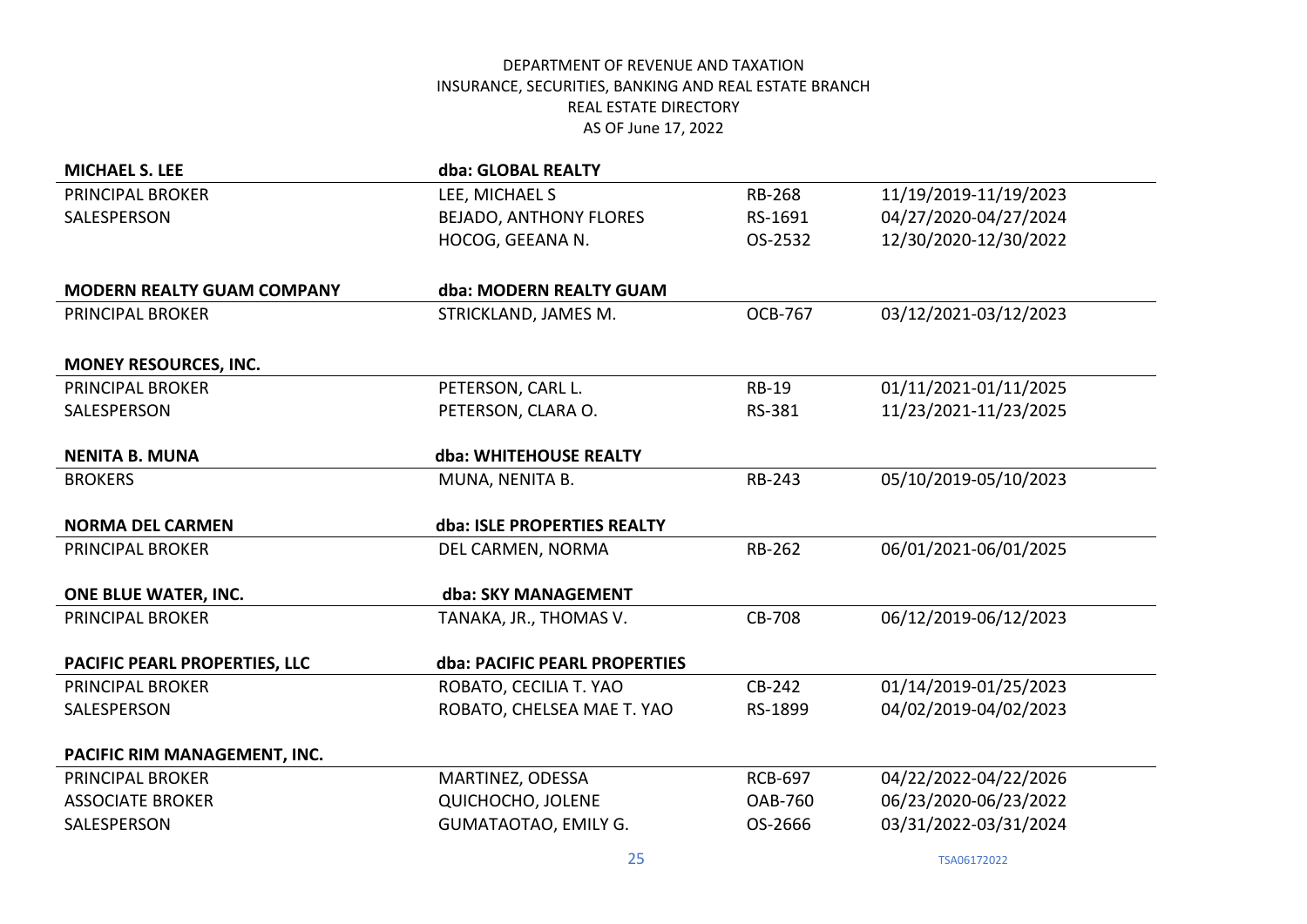| PACIFICA REAL ESTATE, LLC   |                            |                |                       |
|-----------------------------|----------------------------|----------------|-----------------------|
| PRINCIPAL BROKER            | ARAULLO, D. EVANGELINE     | RB-581         | 01/30/2021-01/30/2025 |
| SALESPERSON                 | ARAULLO, ROBERTO C.        | RS-1994        | 09/23/2020-09/23/2024 |
|                             | <b>BUDANG, FILIPINA R.</b> | RS-1800        | 03/13/2021-03/13/2025 |
|                             | LORD, LANCE G.             | RS-1875        | 07/29/2018-07/29/2022 |
|                             | PEREZ, RUDY F.             | RS-1946        | 02/16/2022-08/08/2025 |
| PALM REALTY INCORPORATED    |                            |                |                       |
| PRINCIPAL BROKER            | WU, ALICE                  | <b>RCB-705</b> | 04/16/2019-04/16/2023 |
|                             |                            |                |                       |
| <b>PARADISE REALTY, LLC</b> | dba: PARADISE REALTY       |                |                       |
| <b>PRINCIPAL BROKER</b>     | SADHWANI, CHANDRU          | CB-723         | 06/21/2020-06/21/2024 |
| SALESPERSON                 | BALAJADIA, ANTHONY P. D.   | RS-1965        | 01/27/2020-02/01/2024 |
|                             | LOOBY, JEREMY M.           | RS-2237        | 10/08/2021-10/24/2025 |
|                             | OINGERANG, DENIA E.        | RS-2456        | 11/04/2021-09/25/2025 |
|                             | O'KELLEY, JENNIE R.        | OS-2643        | 12/30/2021-12/30/2023 |
|                             | SUCGANG, KEANU L.          | OS-2512        | 08/03/2020-08/03/2022 |
| <b>PAUL J. ULLOA</b>        | dba: PACIFIC RIM REALTY    |                |                       |
| <b>PRINCIPAL BROKER</b>     | ULLOA, PAUL J.             | <b>RB-558</b>  | 06/06/2019-06/06/2023 |
|                             |                            |                |                       |
| <b>PELAGIO S. SARDOMA</b>   | dba: MEGA REALTY           |                |                       |
| <b>PRINCIPAL BROKER</b>     | SARDOMA, PELAGIO S.        | <b>RB-555</b>  | 04/17/2019-04/17/2023 |
| SALESPERSON                 | ESTUR, GAVINO A.           | OS-2508        | 07/28/2020-07/28/2022 |
|                             | TAKAHARA, FUMIYUKI         | RS-2417        | 04/01/2022-03/01/2025 |
| PINEDA, MARILYN O.          |                            |                |                       |
| <b>PRINCIPAL BROKER</b>     | PINEDA, MARILYN O.         | OB-714         | 07/24/2019-07/24/2023 |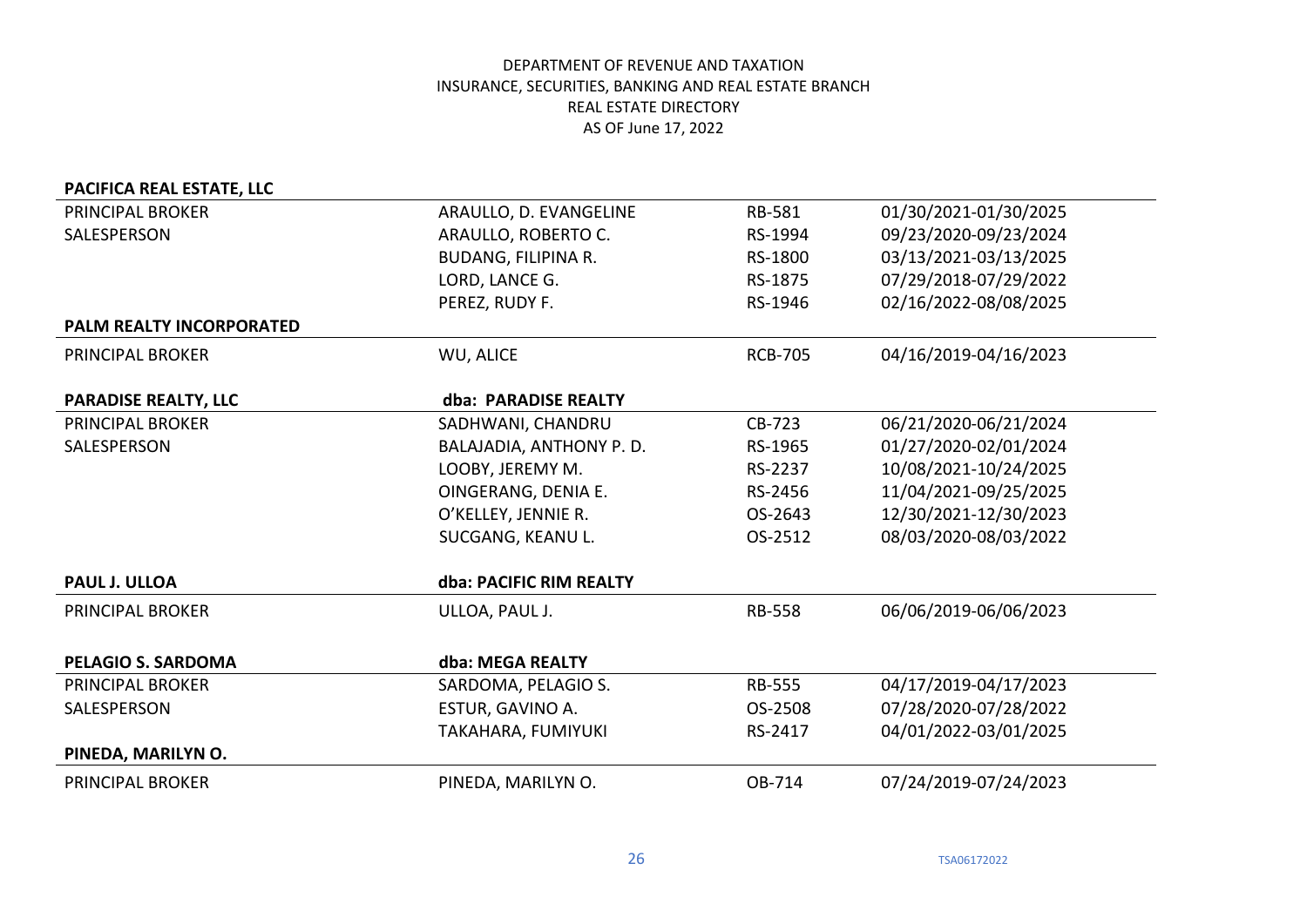# **PIONEER REALTY, LLC**

| PRINCIPAL BROKER<br>SALESPERSON     | ZHAO, MARK<br>CRUZ, JOSEPH D.<br>HUANG, YOUNSON<br>TARPLEY, ANNAROSE E.<br>ZHAO, NIDA M. | CB-219<br>RS-2396<br>RS-2236<br>RS-1662<br><b>RS-248</b> | 12/10/2020-12/10/2024<br>01/05/2021-01/05/2025<br>11/01/2021-11/01/2025<br>03/11/2019-03/11/2023<br>02/16/2019-02/16/2023 |
|-------------------------------------|------------------------------------------------------------------------------------------|----------------------------------------------------------|---------------------------------------------------------------------------------------------------------------------------|
| PREMIERE PROPERTIES MANAGEMENT      |                                                                                          |                                                          |                                                                                                                           |
| <b>PRINCIPAL BROKER</b>             | WALLACE H. ROBERTO, JR.                                                                  | CB-195                                                   | 09/11/2019-09/11/2023                                                                                                     |
| PRIME PROPERTIES & INVESTMENTS, LLC |                                                                                          |                                                          |                                                                                                                           |
| <b>PRINCIPAL BROKER</b>             | SABLAN, JOHNNY G.                                                                        | CB-695                                                   | 12/20/2021-12/20/2025                                                                                                     |
| REACH REALTY, INCORPORATED          |                                                                                          |                                                          |                                                                                                                           |
| PRINCIPAL BROKER                    | HSIAO, LILLIAN HSIAO                                                                     | CB-636                                                   | 06/09/2021-06/09/2025                                                                                                     |
| <b>REALTY MANAGEMENT CO., INC.</b>  | dba: CENTURY 21 REALTY MANAGEMENT                                                        |                                                          |                                                                                                                           |
| <b>PRINCIPAL BROKER</b>             | <b>FELIX, CHRISTOPHER</b>                                                                | $CB-51$                                                  | 10/16/2019-10/16/2023                                                                                                     |
| <b>ASSOCIATE BROKERS</b>            | ADA, EDELFRIDA ARTERO                                                                    | AB-250                                                   | 09/05/2018-09/05/2022                                                                                                     |
|                                     | FELIX, DOMINQUEZ ROSE T.                                                                 | <b>OAB-763</b>                                           | 07/24/2020-07/24/2022                                                                                                     |
| SALESPERSON                         | BLAS, JADE ANTHONY B.                                                                    | OS-2362                                                  | 02/01/2022-11/15/2023                                                                                                     |
|                                     | CHENG, AILIAN                                                                            | OS-2572                                                  | 04/15/2021-04/15/2023                                                                                                     |
|                                     | DOMINGUEZ, TEOTIMO JR. S.                                                                | RS-2111                                                  | 01/10/2019-01/10/2023                                                                                                     |
|                                     | HARRISON, RENEE Y.                                                                       | RS-393                                                   | 12/22/2021-12/22/2025                                                                                                     |
|                                     | IQUINA, NATASHA S.                                                                       | OS-2513                                                  | 08/06/2020-08/06/2022                                                                                                     |
|                                     | KIM, JACQUELINE T.                                                                       | OS-2617                                                  | 09/24/2021-09/24/2023                                                                                                     |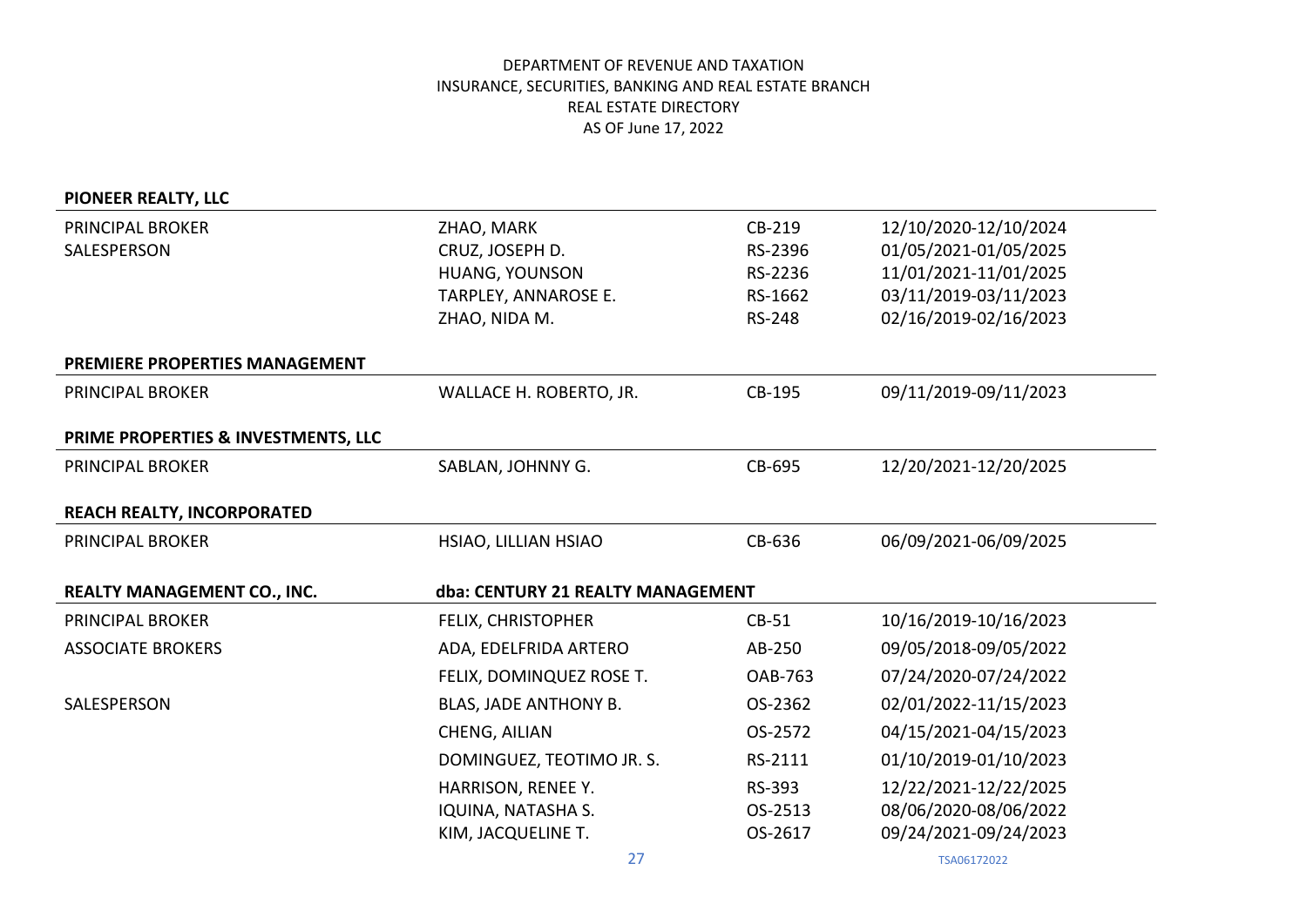| Realty Management Co., Inc.                  |                              |                | Continued:            |
|----------------------------------------------|------------------------------|----------------|-----------------------|
| SALESPERSON                                  | MA, JAMES JIANHUA            | RS-359         | 02/28/2019-02/28/2023 |
|                                              | MESA, MONTE D.M.             | OS-2574        | 04/16/2021-04/16/2023 |
|                                              | PEREZ, GREGORIO S.           | RS-1768        | 03/03/2021-03/31/2025 |
|                                              | RUNFAL, JOELEEN              | OS-2645        | 01/31/2022-01/03/2024 |
|                                              | SANTIAGO, ESTHER I.          | OS-2646        | 02/11/2022-01/05/2024 |
|                                              | SUBIJANO, ROWENA TAMARES     | RS-363         | 03/18/2019-03/18/2023 |
|                                              | SUNGA, FILEMON D.            | OS-2500        | 07/17/2020-07/17/2022 |
| <b>RENATO E. MAGBITANG</b>                   | dba: VETERAN'S CHOICE REALTY |                |                       |
| <b>PRINCIPAL BROKER</b>                      | MAGBITANG, RENATO            | <b>RB-585</b>  | 11/17/2020-11/17/2024 |
| SALESPERSON                                  | MAGBITANG, RIZALINA M.       | <b>RS-388</b>  | 07/15/2021-07/15/2025 |
| RIONACH INTERNATIONAL INVESTMENT GROUP, LTD. | dba: BANYAN PROPERTIES       |                |                       |
| <b>PRINCIPAL BROKER</b>                      | ZHANG, THOMAS                | CB-584         | 02/02/2021-02/02/2025 |
| <b>ASSOCIATE BROKER</b>                      |                              |                |                       |
|                                              | SAN JUAN, SHEILA P.          | <b>OAB-770</b> | 05/05/2021-05/05/2023 |
| SALESPERSON                                  | <b>KUANG, BILLY</b>          | RS-2390        | 11/19/2020-11/19/2024 |
|                                              | MORGAN, TRAVIS A.            | OS-2600        | 06/29/2021-06/29/2023 |
|                                              | WANG, LILY KUIFANG L.        | OS-2336        | 07/26/2019-07/26/2023 |
|                                              | WANG, MIN                    | RS-2324        | 05/09/2019-05/09/2023 |
|                                              | WANG, VIC L.                 | RS-2442        | 08/13/2021-08/13/2025 |
|                                              | YUE, WANXIN                  | OS-2605        | 07/28/2021-07/28/2023 |
| <b>RONALD C. PANGILINAN</b>                  | dba: PLATINUM PROPERTIES     |                |                       |
| PRINICPAL BROKER                             | PANGILINAN, RONALD C.        | RB-661         | 08/29/2018-08/29/2022 |
| <b>ASSOCIATE BROKER</b>                      | <b>BAWAR, CHRISTOPHER C.</b> | <b>OAB-772</b> | 05/21/2021-05/21/2023 |
| SALESPERSON                                  | ANDERSON, SAMANTHA KRIS      | OS-2590        | 06/02/2021-06/02/2023 |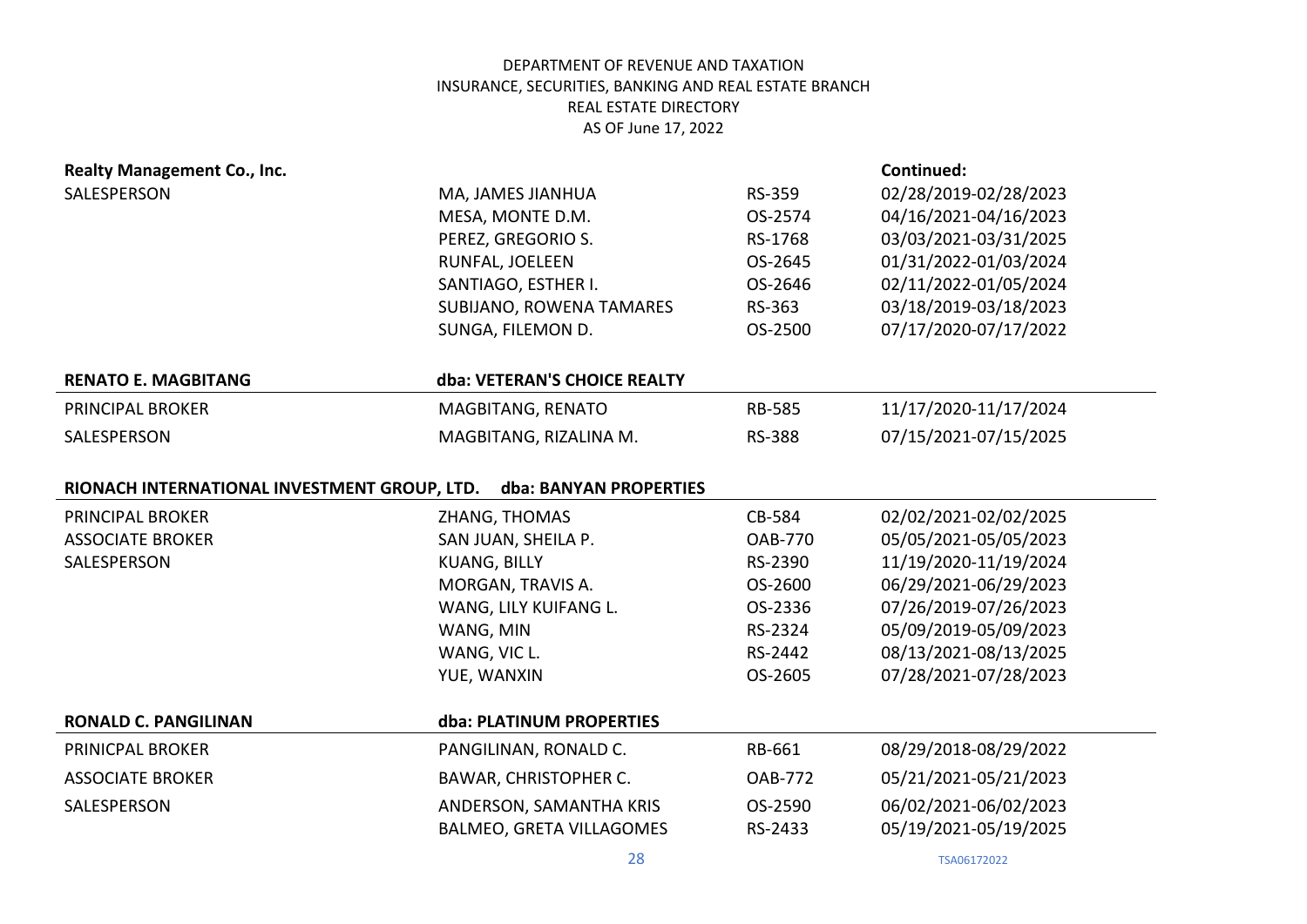# **Ronald C. Pangilinan Continued: Continued: Continued: Continued: Continued: Continued: Continued: Continued: Continued: Continued: Continued: Continued: Continued: Continued: Continued: Con**

| SALESPERSON               | AGUILAR JR, HENRY S.          | OS-2682       | 05/26/2022-05/26/2024 |
|---------------------------|-------------------------------|---------------|-----------------------|
|                           | BARCENA, KEVIN C.             | OS-2654       | 02/04/2022-02/04/2024 |
|                           | BRUB, RACHEL L.G.             | RS-2387       | 10/03/2020-10/03/2024 |
|                           | <b>BUSTAMANTE, LUIS E.</b>    | OS-2627       | 12/09/2021-11/01/2023 |
|                           | CAMACHO, KAYLENE              | RS-2419       | 03/07/2021-03/07/2025 |
|                           | <b>CHARFAUROS, HEATHER S.</b> | RS-2420       | 03/22/2021-03/22/2025 |
|                           | DIAZ, JUDY ANN J.             | OS-2555       | 02/26/2021-02/26/2023 |
|                           | GARRIDO, REBECCA ANN C.       | OS-2587       | 05/25/2021-05/25/2023 |
|                           | HECHANOVA, DAREN ANDREW       | RS-2478       | 01/16/2022-01/16/2026 |
|                           | MENO, REESE M.F.              | OS-2625       | 01/28/2022-10/26/2023 |
|                           | MORALES, ALEXANDRA D.         | OS-2622       | 10/20/2021-10/20/2023 |
|                           | OBILLO, MAJUNI B.             | RS-2025       | 01/11/2021-01/11/2025 |
|                           | OKU, LIEZL P.                 | RS-2448       | 08/28/2021-08/28/2025 |
|                           | OWEN, TAMI M.                 | OS-2675       | 04/29/2022-04/29/2024 |
|                           | OWENS, ROBERT A.              | RS-2608       | 08/03/2021-08/03/2023 |
|                           | SAN NICOLAS, ADRIAN A.C.      | OS-2518       | 09/28/2020-09/28/2022 |
|                           | SAN NICOLAS, MARY C.          | RS-2443       | 01/24/2022-08/14/2025 |
|                           | SAN NICOLAS, RICKY T.         | RS-2410       | 01/24/2022-02/25/2025 |
|                           | URBANO, LARRY G.              | RS-2098       | 10/11/2018-10/11/2022 |
|                           | YTURRALDE, JOHN ROBERT M.     | OS-2614       | 08/30/2021-08/30/2023 |
| <b>RONALD S. RAMOS</b>    | dba: TRI EXECUTIVE REALTY     |               |                       |
| PRINICPAL BROKER          | RAMOS, RONALD S.              | RB-260        | 07/08/2021-07/08/2025 |
| SALESPERSON               | JACKSON, RITA K.              | RS-354        | 01/08/2019-01/08/2023 |
| <b>ROSEMARIE S. MILAN</b> | dba: GUAM M. REALTY           |               |                       |
| PRINICPAL BROKER          | MILAN, ROSEMARIE S.           | <b>RB-253</b> | 11/10/2020-11/10/2024 |
|                           |                               |               |                       |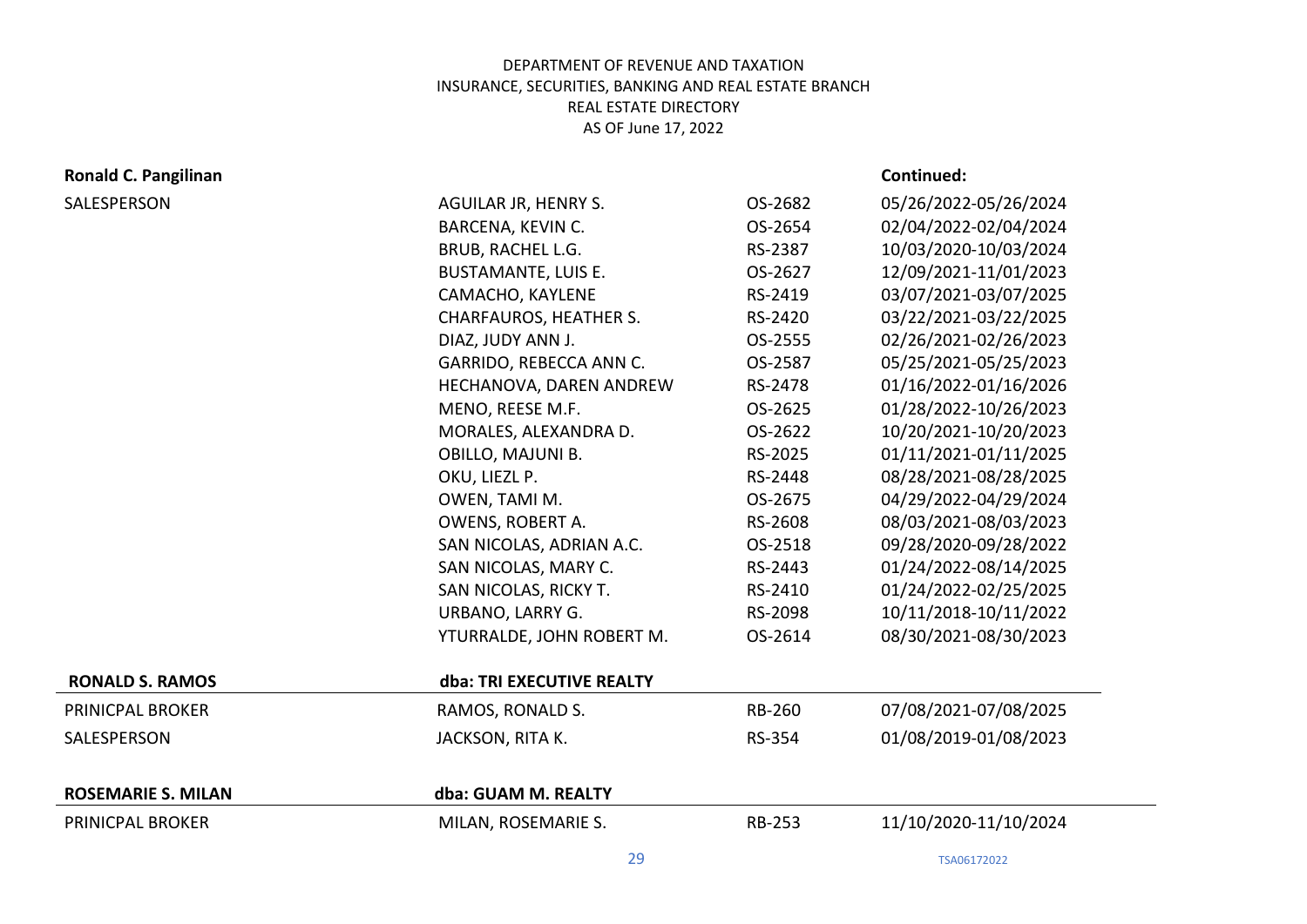| <b>S &amp; P CORPORATION</b>          | dba: REAL ESTATE GUAM               |                |                       |
|---------------------------------------|-------------------------------------|----------------|-----------------------|
| PRINCIPAL BROKER                      | PUANGCO, RAMON L.                   | CB-251         | 07/24/2020-07/24/2024 |
| SALESPERSON                           | AHN, TAE SOON                       | RS-2407        | 01/24/2021-01/24/2025 |
|                                       | KIM, SUE H.                         | RS-364         | 04/20/2019-04/20/2023 |
|                                       | PARK, ANDREW C.                     | OS-2611        | 08/17/2021-08/17/2023 |
|                                       | PUANGCO, SUKI NICOLE S.             | RS-1616        | 06/14/2022-06/14/2026 |
|                                       |                                     |                |                       |
| <b>SALAS FAMILY CORPORATION</b>       | dba: RE/MAX PACIFIC ALLIANCE REALTY |                |                       |
| PRINCIPAL BROKER                      | BLAS, SHAWN R. SALAS                | <b>RCB-682</b> | 02/19/2021-02/19/2025 |
| SALESPERSON                           | <b>BIGLER, LELANI SUAREZ</b>        | RS-2476        | 01/13/2022-01/13/2026 |
|                                       | CHAMBERLAIN, ANDREW P.              | OS-2539        | 01/07/2021-01/07/2023 |
|                                       | <b>GUZMAN, FREDERICK G</b>          | RS-1708        | 03/31/2020-03/31/2024 |
|                                       | PINAULA, ALEXA MARATITA             | RS-2161        | 05/05/2020-05/05/2024 |
|                                       | TORRES, JOHN ANDREW SANTOS          | RS-2125        | 06/21/2019-06/11/2023 |
| <b>SALT + LIGHT REALTY, LLC (THE)</b> |                                     |                |                       |
| <b>PRINCIPAL BROKER</b>               | WALKER, CHARMAINE                   | <b>OCB-794</b> | 04/01/2022-04/01/2024 |
| SALESPERSON                           | WALLACE, JO ANN                     | OS-2586        | 04/01/2022-05/24/2023 |
|                                       | COX, AMANDA JOY                     | OS-2619        | 05/06/2022-10/06/2023 |
|                                       | TAIMANGLO, ALEXANDRA M.             | OS-2538        | 06/07/2022-01/06/2023 |
| <b>SAMTIN LLC</b>                     | dba: SAND AND SEA REALTY            |                |                       |
| PRINCIPAL BROKER                      | SUVA, SAMANTHA, SUVA E.             | <b>OCB-796</b> | 04/11/2022-04/11/2024 |
| SALESPERSON                           | MELCHOR, CAMILLE FAYE C.            | OS-2629        | 04/26/2022-11/10/2023 |
|                                       | SERRANO, ERLY VALENCIA              | OS-2644        | 04/26/2022-01/03/2024 |
| <b>SHIH FU HUANG</b>                  | dba: OPUS REALTY GROUP              |                |                       |
| <b>PRINCIPAL BROKER</b>               | HUANG, SHIH FU                      | OB-704         | 01/17/2019-01/17/2023 |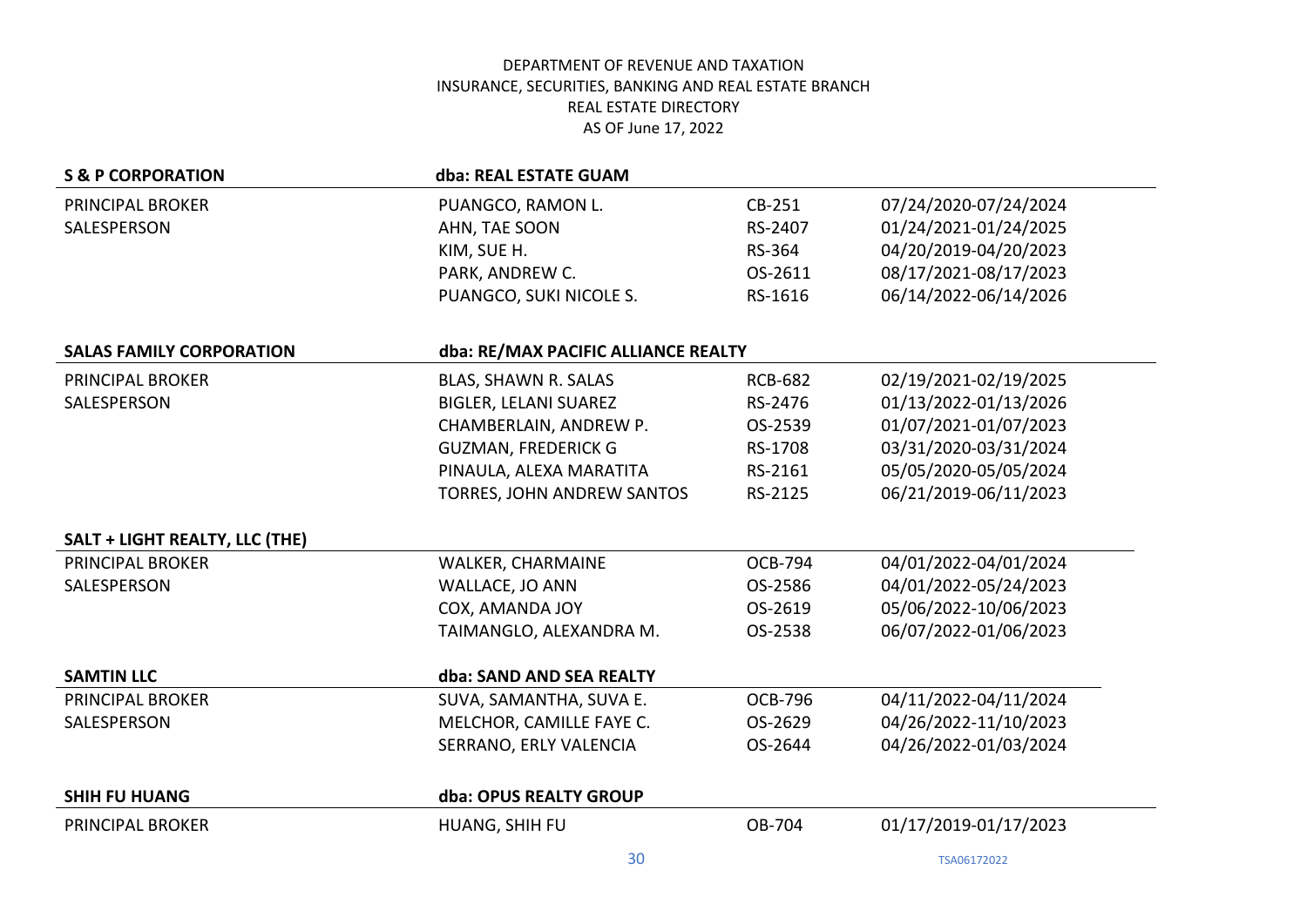| SOO CHOI                             | dba: MACKS REALTY        |                |                       |
|--------------------------------------|--------------------------|----------------|-----------------------|
| <b>PRINCIPAL BROKER</b>              | CHOI, SOO                | <b>RB-586</b>  | 02/22/2019-02/22/2023 |
| SALESPERSON                          | ABAT, AIREEN S.          | OS-2653        | 01/27/2022-01/27/2024 |
|                                      | BECHTELHEIMER, ROBERT J. | OS-2665        | 03/31/2022-03/31/2024 |
|                                      | HERNANDEZ, ARANTXA M.    | OS-2674        | 04/27/2022-04/27/2024 |
|                                      | HONG, SUN YOUNG          | OS-2659        | 02/21/2022-02/21/2024 |
|                                      | <b>JUNG, HYO SUK</b>     | OS-2671        | 04/22/2022-04/22/2024 |
|                                      | NOGUCHI, NAOKI           | OS-2596        | 06/14/2021-06/14/2023 |
|                                      | OTANI, MEGUMI            | OS-2598        | 06/21/2021-06/21/2023 |
|                                      | SEO, HYUNG CHUL          | OS-2678        | 05/20/2022-05/20/2024 |
|                                      | SO, BYUNGWOO             | OS-2633        | 11/18/2021-11/18/2023 |
|                                      | TORRES, CECILLE L.       | RS-2132        | 09/17/2019-08/08/2023 |
|                                      | VY, CARLA V.T. CHUA      | RS-2485        | 05/22/2022-05/22/2026 |
| <b>STARTS GUAM GOLF RESORT, INC.</b> | dba: STARTS GUAM REALTY  |                |                       |
| <b>PRINCIPAL BROKER</b>              | HASEGAWA, HIROKAZU       | <b>RB-650</b>  | 02/11/2021-02/11/2025 |
| <b>SU HAK MUN</b>                    | dba: MY HOME REALTY      |                |                       |
| PRINCIPAL BROKER                     | MUN, SU HAK              | RB-644         | 06/10/2020-06/10/2024 |
| TCR, INC.                            | dba: SUNRISE REALTY      |                |                       |
| <b>PRINCIPAL BROKER</b>              | RILLAMAS, NADJA SANDRA   | <b>RCB-752</b> | 02/03/2022-02/03/2026 |
| <b>ASSOCIATE BROKER</b>              | JI, ERIC Y.              | <b>OAB-797</b> | 06/01/2022-06/01/2024 |
|                                      | RILLAMAS, RANDALL N.     | <b>OAB-800</b> | 06/19/2022-06/19/2024 |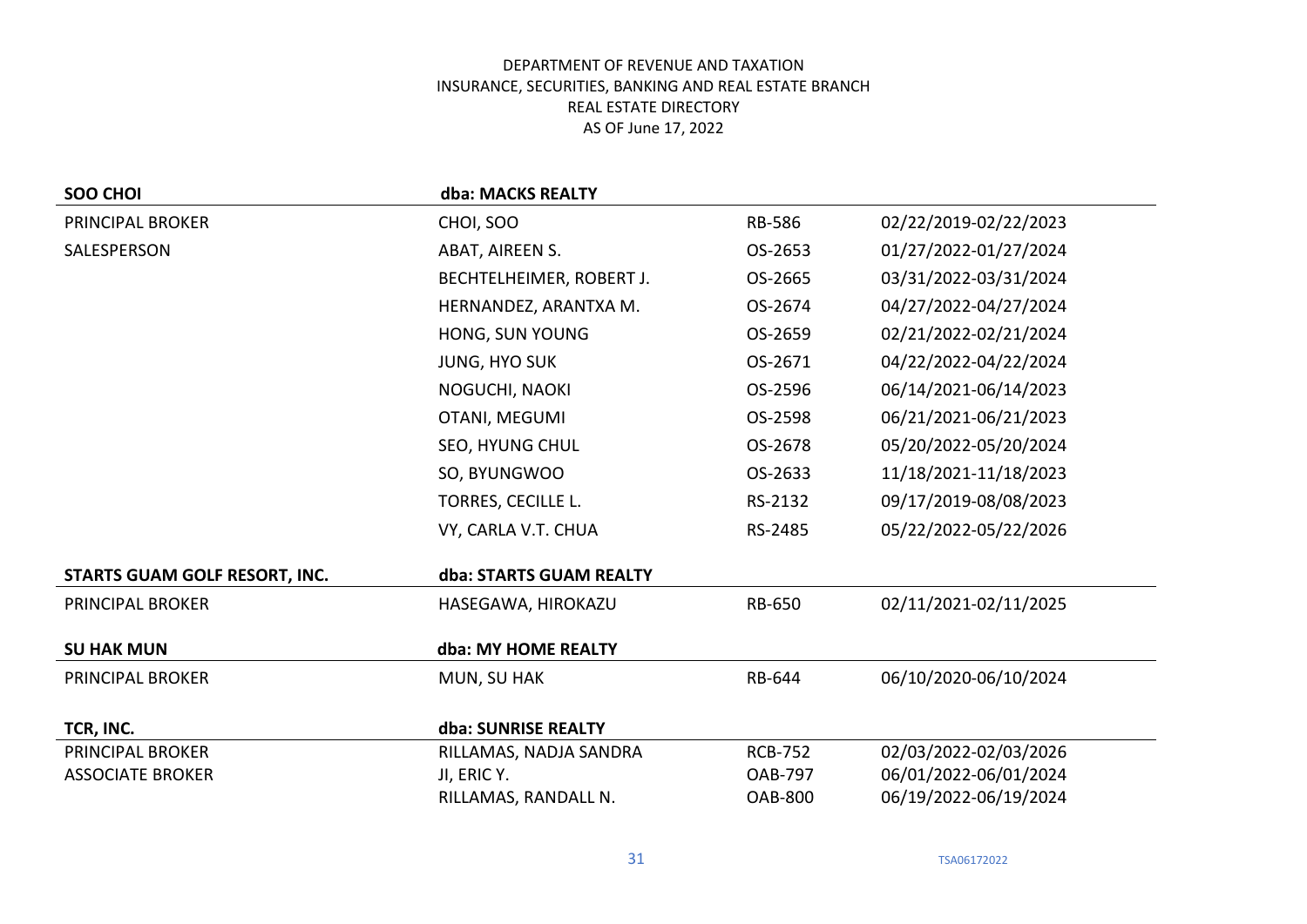| TCR, INC.                     |                            |                | Continued:            |
|-------------------------------|----------------------------|----------------|-----------------------|
| SALESPERSON                   | CANDELARIA, MARK AUSTIN A  | OS-2553        | 02/10/2021-02/10/2023 |
|                               | <b>GUO, AMY HONGFANG</b>   | OS-2647        | 01/11/2022-01/11/2024 |
|                               | HUANG, ALISA               | RS-2484        | 05/20/2022-05/20/2026 |
|                               | LEE, DAHYE                 | OS-2552        | 02/10/2021-02/10/2023 |
|                               | OKUHAMA, DAISUKE           | RS-2463        | 10/18/2021-10/18/2025 |
|                               | RACHEL, MARY K.            | RS-2482        | 02/26/2022-02/26/2026 |
|                               | SANTOS, JONI LYNN F.       | OS-2582        | 05/07/2021-05/07/2023 |
| <b>TALA CORPORATION</b>       | dba: WELCOME HOME REALTY   |                |                       |
| PRINCIPAL BROKER              | ALLEN, SHALYN              | <b>OCB-727</b> | 10/26/2020-10/26/2024 |
| SALESPERSON                   | CARLSON, LAUREN DEMME      | RS-2389        | 10/05/2020-10/05/2024 |
|                               | CHARFAUROS, TONYA L.       | OS-2305        | 02/16/2019-02/16/2023 |
|                               | FABRE, SIDNEY RENEE C.     | OS-2535        | 01/05/2021-01/05/2023 |
|                               | FELT, MARIA RIZZA          | RS-2346        | 01/28/2022-10/25/2023 |
|                               | GIBSON, MELISSA J.         | OS-2634        | 11/24/2021-11/24/2023 |
|                               | HILL, MOMOKO               | RS-2477        | 01/14/2022-01/14/2026 |
|                               | NEGRON, JASON L.           | OS-2656        | 02/08/2022-02/08/2024 |
|                               | PULIDO, JOENY              | OS-2525        | 11/23/2020-11/23/2022 |
|                               | RAY, CALRRISA R.           | OS-2536        | 01/05/2021-01/05/2023 |
|                               | TEAGUE, BRANDY N.          | RS-2429        | 05/03/2021-05/03/2025 |
|                               | WALKER, KIONI L.           | OS-2637        | 11/30/2021-11/30/2023 |
| TEN TECHNOLOGIES INCORPORATED | dba: DREAM HOME ADVENTURES |                |                       |
| <b>PRINCIPAL BROKER</b>       | TENIDO, ANGELI-ANN B.      | <b>OCB-773</b> | 05/25/2021-05/25/2023 |
| SALESPERSON                   | BENAVIDEZ, CHAMIAN LYN M.  | OS-2616        | 09/23/2021-09/23/2023 |
|                               | <b>JUNG, RANDY</b>         | OS-2668        | 04/05/2022-04/05/2024 |
|                               |                            |                |                       |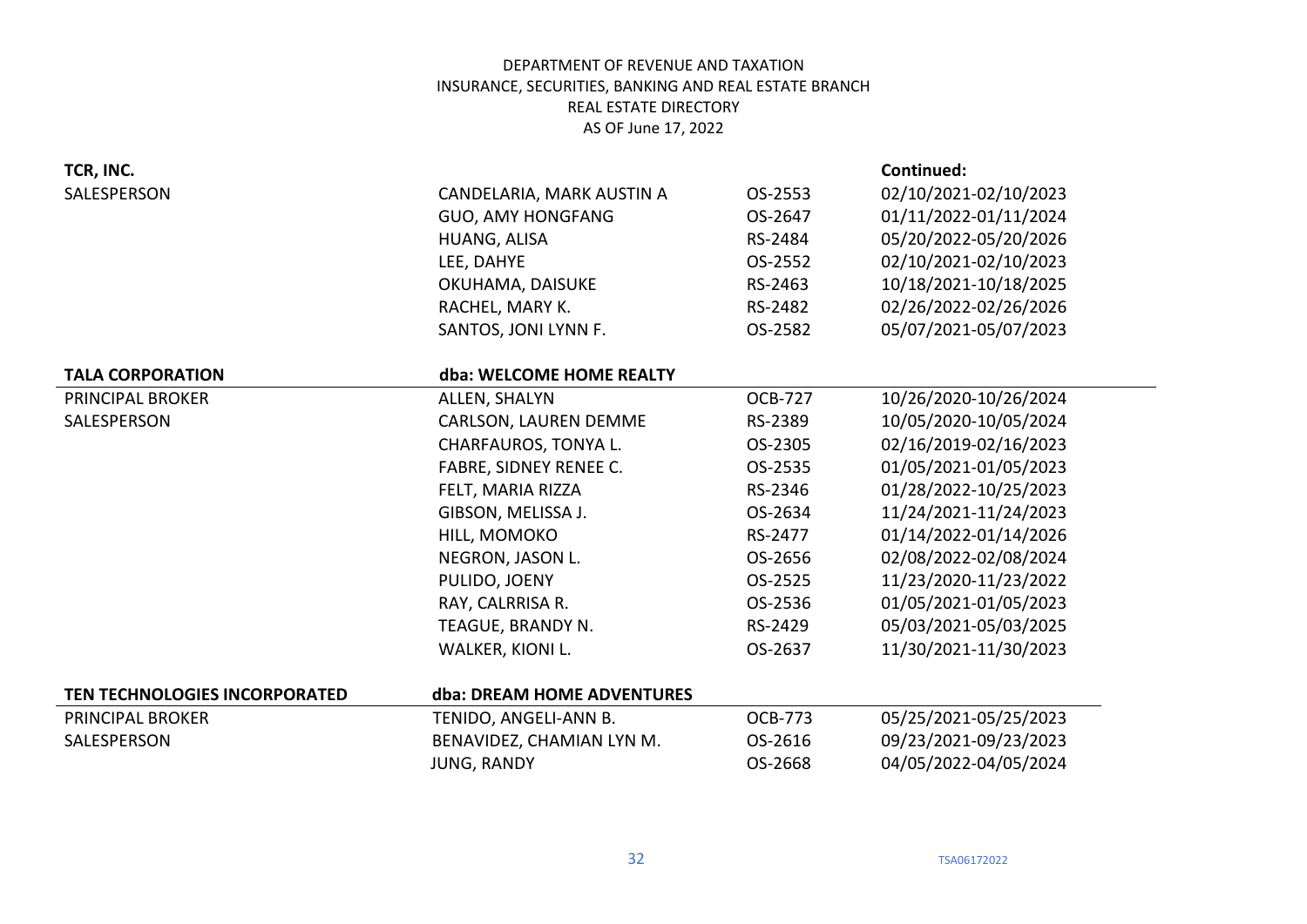| <b>THEODORE D. NELSON</b>         | dba: TDN REALTY                |                |                       |
|-----------------------------------|--------------------------------|----------------|-----------------------|
| PRINCIPAL BROKER                  | NELSON, THEODORE D.            | RB-177         | 10/03/2018-10/03/2022 |
| <b>ASSOCIATE BROKER</b>           | AGUON, PETE JEROME             | OAB-774        | 06/18/2021-06/18/2023 |
| SALESPERSON                       | AGUON, JARAN V.                | RS-2252        | 02/04/2021-11/28/2022 |
|                                   | BORJA, MARIA V.G.              | RS-2398        | 11/20/2020-11/20/2024 |
| TRIPLE J ENTERPISES, INC.         | dba: TRIPLE J REAL ESTATE      |                |                       |
| PRINCIPAL BROKER                  | MURRELL, ROBERT D.             | <b>RCB-204</b> | 12/05/2021-12/05/2025 |
| V.C. CONSTRUCTION MANAGEMENT INC. | dba: PHOENIX REALTY            |                |                       |
| <b>PRINCIPAL BROKER</b>           | MANIBUSAN, CHRISTIAN           | <b>RCB-741</b> | 07/02/2021-07/02/2025 |
| SALESPERSON                       | ARRIOLA, FRANKLIN P. JR.       | RS-2208        | 03/16/2022-03/16/2026 |
|                                   | CALVO, DARIA MARIA             | OS-2573        | 04/16/2021-04/16/2023 |
|                                   | CALVO, VINSON P.               | RS-2173        | 04/16/2021-04/16/2025 |
|                                   | PEREZ, JEROME A.C.             | RS-2322        | 07/16/2019-05/05/2023 |
|                                   | TORRES III, ANTONIO P.         | RS-2337        | 10/21/2021-07/26/2022 |
| <b>VINCENT A MANGLONA</b>         | dba: MANGLONA REALTY           |                |                       |
| PRINCIPAL BROKER                  | MANGLONA, VINCENT              | RB-619         | 11/23/2021-11/23/2025 |
| <b>VASIN JUNGTRAKOOLCHAI</b>      | dba: ALUPANG REALTY            |                |                       |
| PRINCIPAL BROKER                  | JUNGTRAKOOLCHAI, VASIN         | OB-789         | 02/09/2022-02/09/2024 |
| SALESPERSON                       | IAMPORNPIPOPCHAI, PICHET       | RS-2472        | 02/24/2022-12/11/2025 |
| <b>VIEWS LLC</b>                  | dba: HERE DEVELOPMENT & DESIGN |                |                       |
| PRINCIPAL BROKER                  | MALVEAUX JR., RONNIE C.        | OCB-791        | 02/25/2022-02/25/2024 |
| <b>ASSOCIATE BROKER</b>           | MELLIZA, JOHN VICTOR           | <b>OAB-793</b> | 03/11/2022-03/11/2024 |